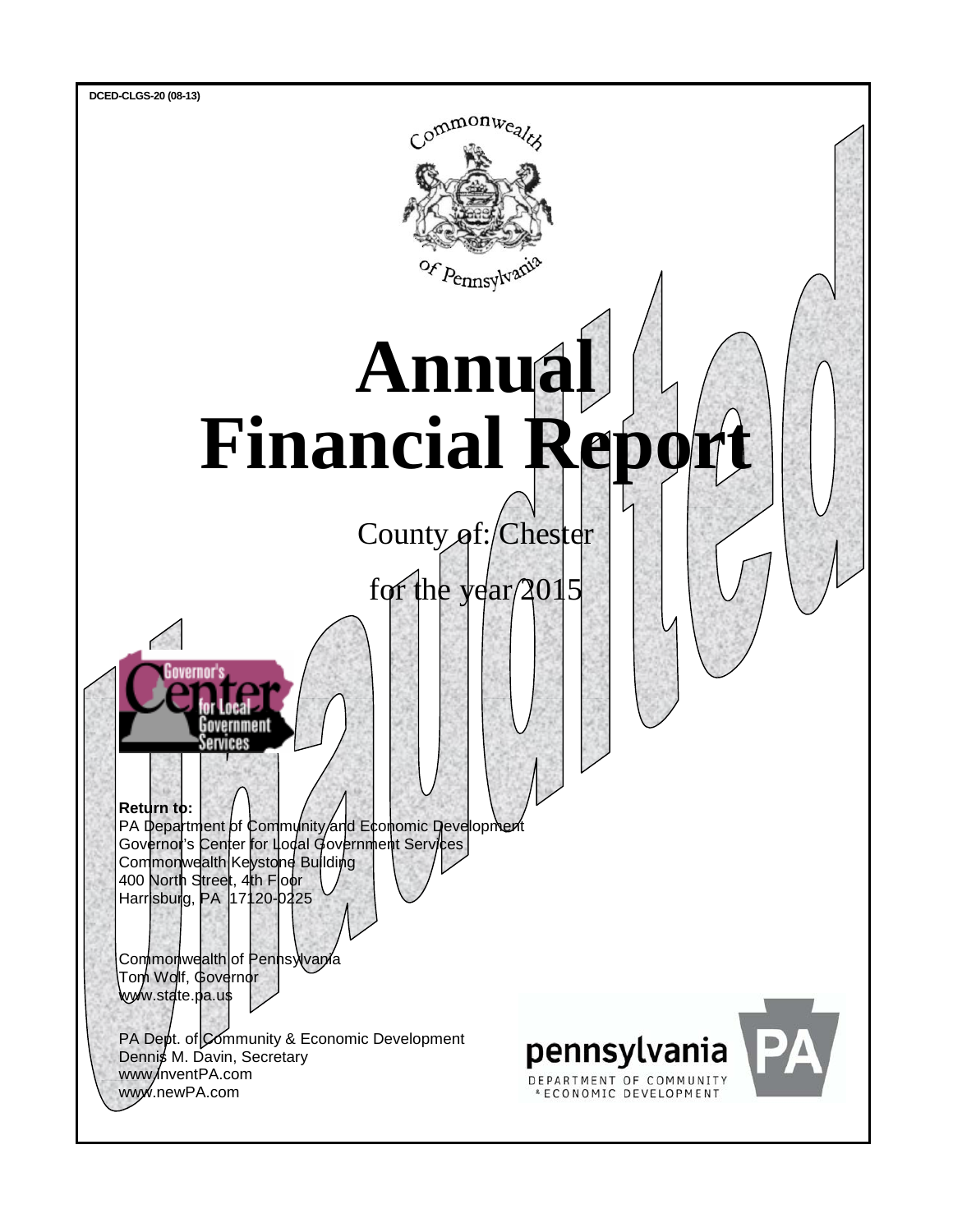**DCED-CLGS-20 (08-13) Received by DCED: 06/22/2016** Department of Community & Economic Development Governor's Center for Local Government Services Commonwealth Keystone Building 400 North Street, 4th Floor Harrisburg, PA 17120-0225 Ph: 888-223-6837 | fax: 717-783-1402

**2015**

# **COUNTY**

## **ANNUAL FINANCIAL REPORT**

**15 COUNTY OF CHESTER**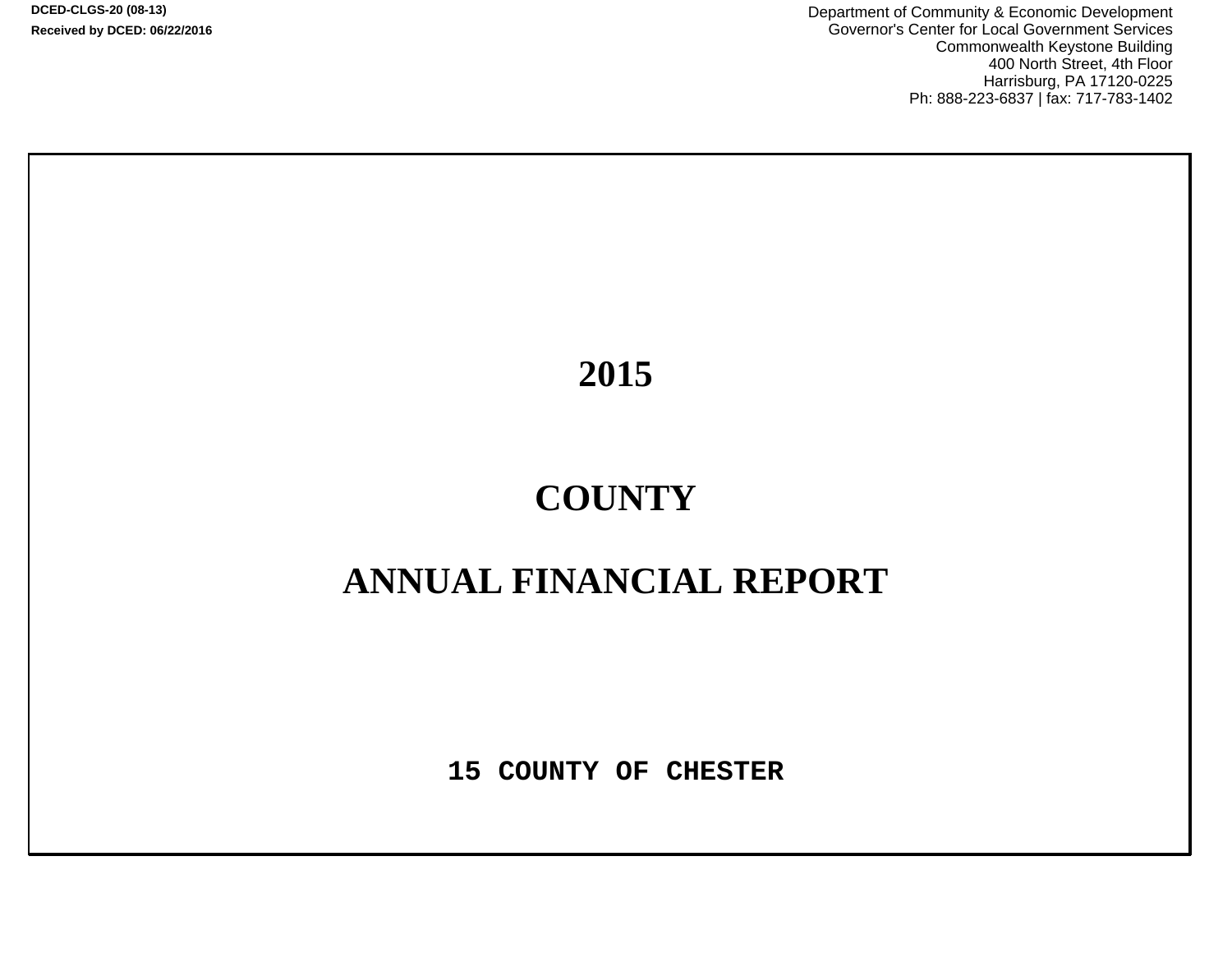## **County of CHESTER GOVERNMENT-WIDE STATEMENT OF NET POSITION**

**December 31, 2015**

|                                                   | <b>Governmental Activities</b> | <b>Business-Type Activities</b> | Total      |
|---------------------------------------------------|--------------------------------|---------------------------------|------------|
| <b>CURRENT ASSETS:</b>                            |                                |                                 |            |
| Cash and cash equivalents                         | 75,292,024                     | 314,414                         | 75,606,438 |
| Receivables (net of allowance for uncollectibles) | 12,701,655                     | 3,930,792                       | 16,632,447 |
| Due from other governments                        | 41,838,974                     |                                 | 41,838,974 |
| Internal balances                                 | 2,289,746                      | $-2,289,746$                    |            |
| Inventories                                       | 18,797                         | 90,075                          | 108,872    |
| Prepaids                                          | 2,345,993                      | 34,706                          | 2,380,699  |
| <b>Restricted assets:</b>                         |                                |                                 |            |
| Temporarily restricted:                           |                                |                                 |            |
| Cash and cash equivalents                         | 4,369,421                      | 278,105                         | 4,647,526  |
| <b>Other: Other Assets</b>                        | 9,115                          |                                 | 9,115      |
| Other: Advances to subcontractors                 | 15,968                         |                                 | 15,968     |
| <b>NON-CURRENT ASSETS:</b>                        |                                |                                 |            |

## Investments 1,365,949 1,365,949 Land 21,826,495 21,826,495 Construction in progress 82,277,724 1,756,567 84,034,291 Buildings and system 182,938,324 2,869,240 182,938,324 2,869,240 182,938,324 Improvements other than buildings and the set of the set of the set of the set of the set of the set of the set of the set of the set of the set of the set of the set of the set of the set of the set of the set of the set Machinery and equipment 8,102,251 8,102,251 8,102,251 8,102,251 8,102,251 8,102,251 Infrastructure 13,374,366 13,374,366 Other: Other assets 158,317 158,317 158,317 158,317 Other: Restricted cash and cash equivilents 19,683,866 19,683,866 19,683,866 19,683,866 19,683,866 19,683,866 19,683,866 19,683,866 19,683,866 19,683,866 19,683,866 19,683,866 19,683,866 19,683,866 19,683,866 19,683,866 19 Other: Land development rights 87,202,425 87,202,425 87,202,425 87,202,425 Other: Machinery and equipment, capital lease 587,339 587,339 587,339 **TOTAL ASSETS 562,114,539 7,208,314 569,322,853**

Permanently restricted:

Capital assets not being depreciated:

Capital assets net of accumulated depreciation: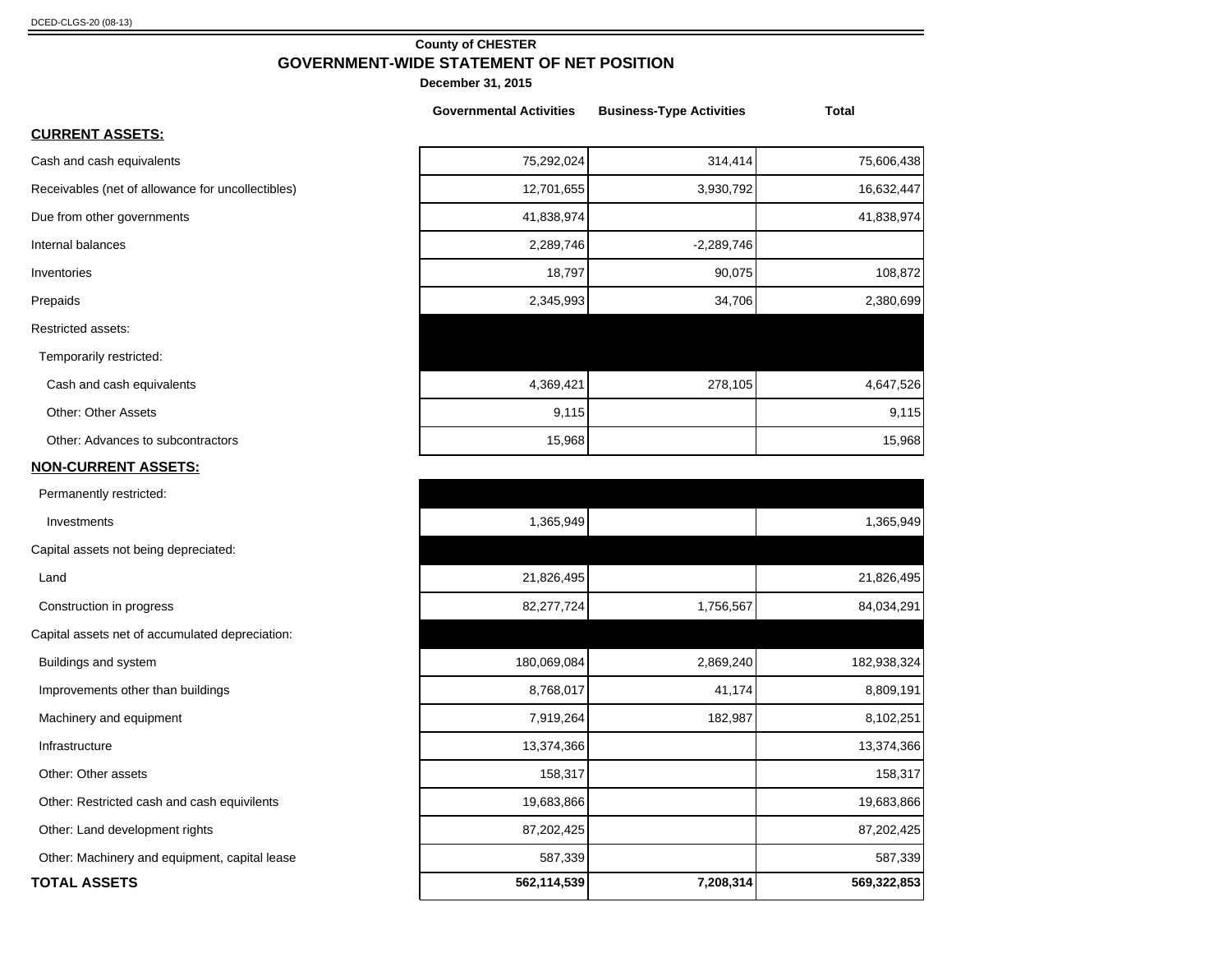## **County of CHESTER GOVERNMENT-WIDE STATEMENT OF NET POSITION**

|                                                               | <b>Governmental Activities</b> | <b>Business-Type Activities</b> | <b>Total</b>  |
|---------------------------------------------------------------|--------------------------------|---------------------------------|---------------|
| DEFERRED OUTFLOWS OF RESOURCES:                               |                                |                                 |               |
| Deferred amount on debt refundings                            | 17,491,819                     |                                 | 17,491,819    |
| Deferrals related to pensions                                 | 29,868,414                     | 3,691,602                       | 33,560,016    |
| TOTAL DEFERRED OUTFLOWS OF RESOURCES                          | 47,360,233                     | 3,691,602                       | 51,051,835    |
| TOTAL ASSETS AND DEFERRED OUTFLOWS OF<br><b>RESOURCES</b>     | 609,474,772                    | 10,899,916                      | 620,374,688   |
| <b>LIABILITIES:</b>                                           |                                |                                 |               |
| Accounts payable                                              | 17,407,746                     | 228,146                         | 17,635,892    |
| Due to other governments                                      | 747,390                        |                                 | 747,390       |
| Unearned revenue                                              | 1,377,528                      |                                 | 1,377,528     |
| Funds held as fiduciary                                       |                                | 321,662                         | 321,662       |
| Other current liabilities                                     | 9,992,185                      | 868,328                         | 10,860,513    |
| Debt due within one year                                      | 20,759,425                     | 105,623                         | 20,865,048    |
| Debt due in more than one year                                | 528,774,511                    | 243,636                         | 529,018,147   |
| Other non-current liabilities                                 | 62,862,930                     | 8,195,405                       | 71,058,335    |
| Other: Accrued Interest payable                               | 6,986,979                      |                                 | 6,986,979     |
| Other: Unearned grant revenue                                 | 21,532,835                     |                                 | 21,532,835    |
| Other: Funds held in escrow                                   | 157,874                        |                                 | 157,874       |
| Other: Accrued salaries                                       | 1,616,318                      | 197,481                         | 1,813,799     |
| <b>TOTAL LIABILITIES</b>                                      | 672,215,721                    | 10,160,281                      | 682,376,002   |
| DEFERRED INFLOWS OF RESOURCES:                                |                                |                                 |               |
| Other: Deferred fees                                          | 600,000                        |                                 | 600,000       |
| Other: Deferred real estate fee                               | 650                            |                                 | 650           |
| <b>TOTAL DEFERRED INFLOWS OF RESOURCES</b>                    | 600,650                        |                                 | 600,650       |
| TOTAL LIABILITIES AND DEFERRED INFLOWS OF<br><b>RESOURCES</b> | 672,816,371                    | 10,160,281                      | 682,976,652   |
| <b>NET POSITION:</b>                                          |                                |                                 |               |
| Net investment in capital assets                              | 5,355,350                      | 4,500,709                       | 9,856,059     |
| Restricted                                                    | 8,409,899                      |                                 | 8,409,899     |
| Unrestricted                                                  | $-77,106,848$                  | $-3,761,074$                    | -80,867,922   |
| <b>TOTAL NET POSITION</b>                                     | $-63,341,599$                  | 739,635                         | $-62,601,964$ |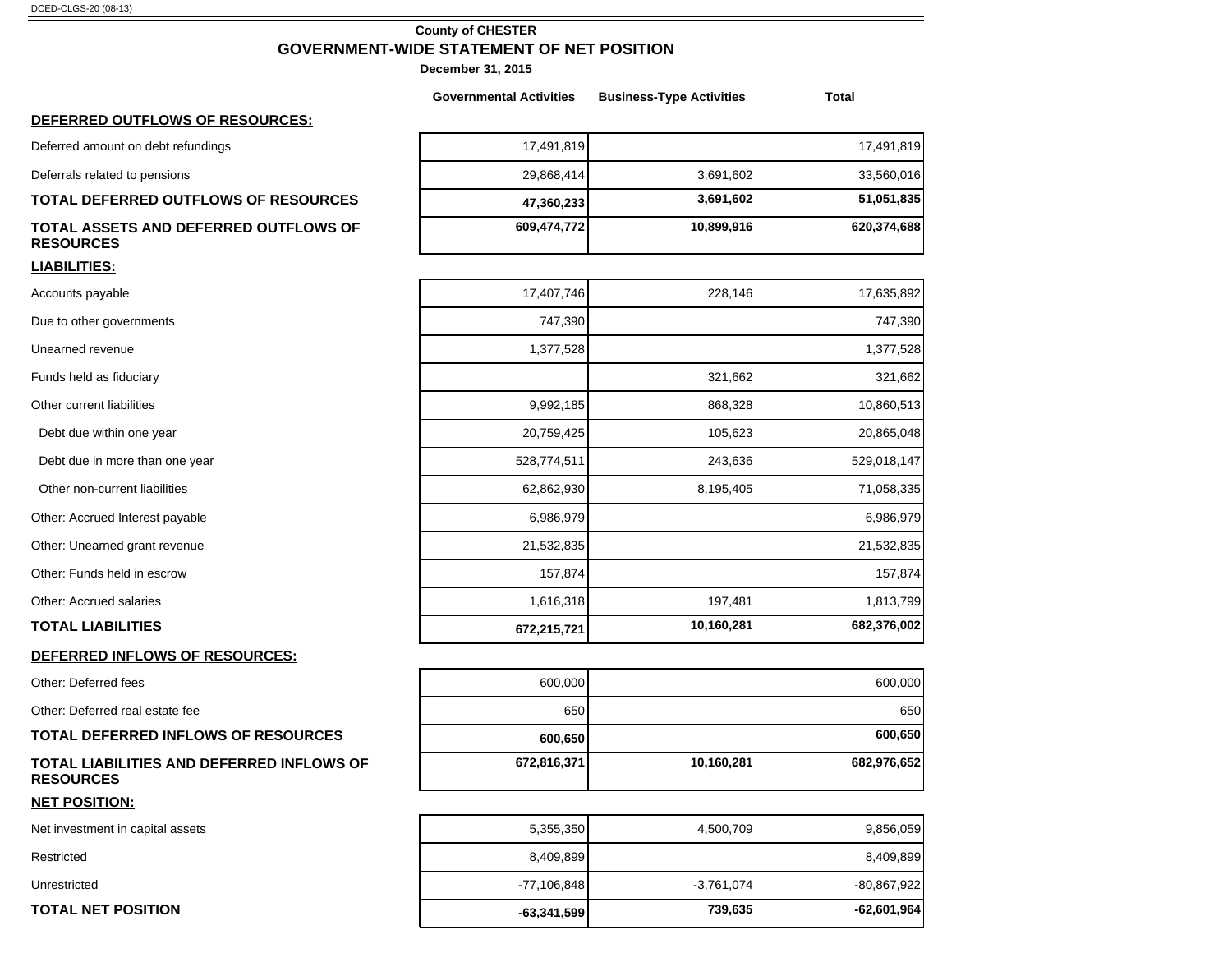## **County of CHESTER GOVERNMENT-WIDE STATEMENT OF ACTIVITIES**

**Proprietary Funds**

|                                        | <b>Expenses</b> | <b>Charges for</b><br><b>Services</b> | Operating<br><b>Grants and</b><br><b>Contributions</b> | <b>Capital Grants</b><br>and<br><b>Contributions</b> | Governmental<br><b>Activities</b> | <b>Business-type</b><br><b>Activities</b> | <b>Total Fiduciary</b> |
|----------------------------------------|-----------------|---------------------------------------|--------------------------------------------------------|------------------------------------------------------|-----------------------------------|-------------------------------------------|------------------------|
| GOVERNMENTAL ACTIVITIES:               |                 |                                       |                                                        |                                                      |                                   |                                           |                        |
| General government - administrative    | 38,322,703      | 12,827,426                            | 1,053,565                                              |                                                      | $-24,441,712$                     |                                           | $-24,441,712$          |
| General government - judicial          | 46,019,010      | 8,059,251                             | 5,914,728                                              |                                                      | $-32,045,031$                     |                                           | $-32,045,031$          |
| Public safety                          | 19,333,917      | 10,537,821                            | 1,232,700                                              | 443,217                                              | $-7,120,179$                      |                                           | $-7,120,179$           |
| Corrections                            | 40,812,884      | 4,312,573                             | 3,052,056                                              |                                                      | $-33,448,255$                     |                                           | $-33,448,255$          |
| Highways and streets                   | 1,026,608       |                                       |                                                        |                                                      | $-1,026,608$                      |                                           | $-1,026,608$           |
| Health and welfare                     | 172,907,309     | 3,578,554                             | 158,178,640                                            |                                                      | $-11,150,115$                     |                                           | $-11, 150, 115$        |
| Culture - recreation                   | 12,737,509      | 273,041                               | 26,788                                                 |                                                      | $-12,437,680$                     |                                           | $-12,437,680$          |
| Conservation                           | 11,825,162      | 1,250,919                             | 353,485                                                | 640,783                                              | $-9,579,975$                      |                                           | $-9,579,975$           |
| Interest on long term debt             | 22,956,163      |                                       |                                                        |                                                      | $-22,956,163$                     |                                           | $-22,956,163$          |
| Other: Public works                    | 609,832         |                                       | 1,008,514                                              | 2,104,033                                            | 2,502,715                         |                                           | 2,502,715              |
| <b>TOTAL GOVERNMENTAL ACTIVITIES</b>   | 366,551,097     | 40,839,585                            | 170,820,476                                            | 3,188,033                                            | $-151,703,003$                    |                                           | $-151,703,003$         |
| <b>MAJOR BUSINESS-TYPE ACTIVITIES:</b> |                 |                                       |                                                        |                                                      |                                   |                                           |                        |
| <b>Business 1</b>                      | 25,092,076      | 24,548,724                            | 3,753                                                  |                                                      |                                   | $-539,599$                                | $-539,599$             |
| <b>TOTAL BUSINESS-TYPE ACTIVITIES</b>  | 25,092,076      | 24,548,724                            | 3,753                                                  |                                                      |                                   | $-539,599$                                | $-539,599$             |
|                                        |                 |                                       |                                                        |                                                      |                                   |                                           |                        |
| <b>TOTAL PRIMARY GOVERNMENTS</b>       | 391,643,173     | 65,388,309                            | 170,824,229                                            | 3,188,033                                            | $-151,703,003$                    | $-539,599$                                | $-152,242,602$         |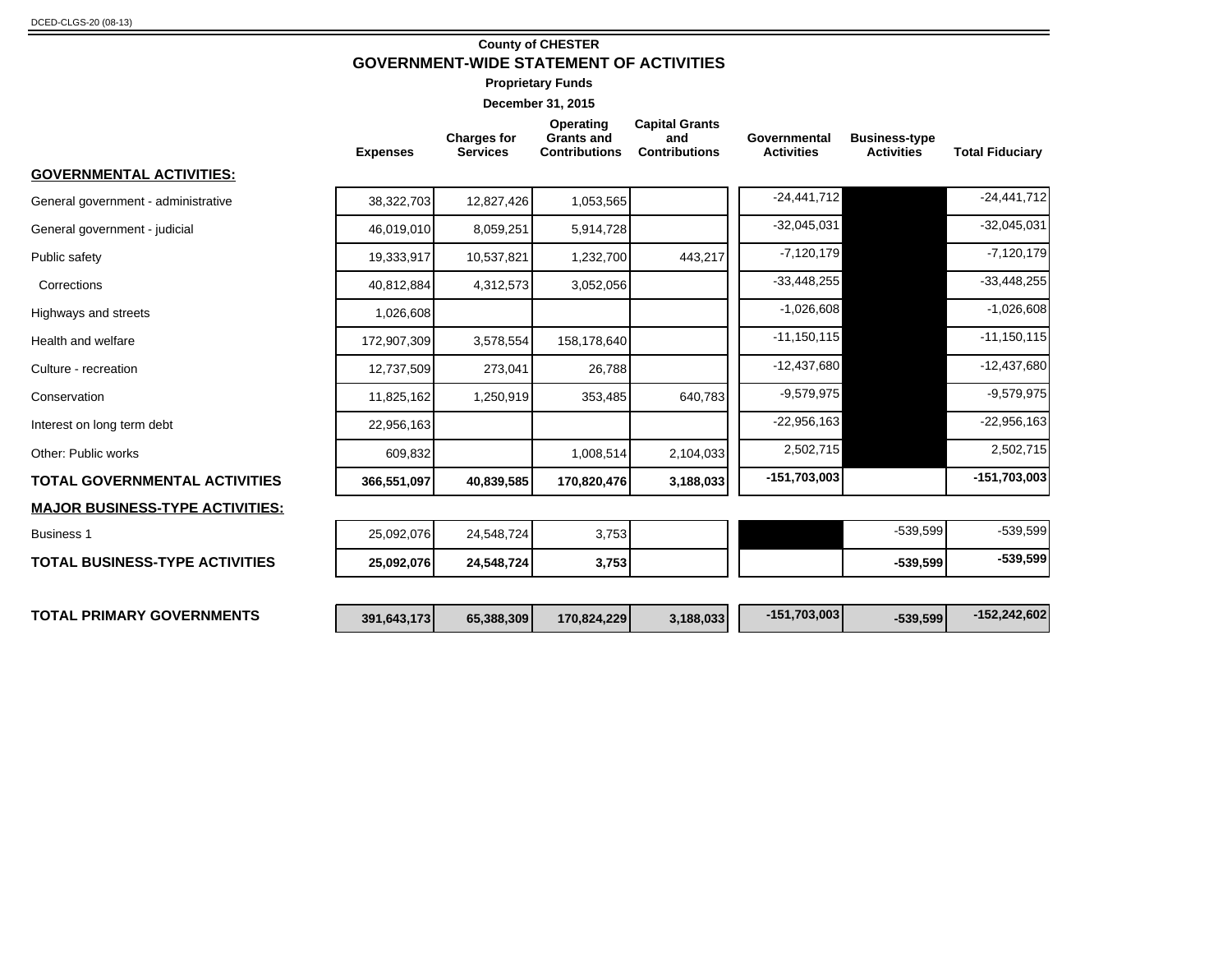**NET POSITION - BEGINNING OF YEAR** 

**PRIOR PERIOD ADJUSTMENT NET POSITION - END OF YEAR -63,341,599 739,635 -62,601,964**

## **County of CHESTER GOVERNMENT-WIDE STATEMENT OF ACTIVITIES**

|                                             | <b>Governmental Activities</b> | <b>Business-Type Activities</b> | <b>Total</b>   |
|---------------------------------------------|--------------------------------|---------------------------------|----------------|
| <b>TOTAL PRIMARY GOVERNMENTS</b>            | $-151,703,003$                 | $-539,599$                      | $-152,242,602$ |
| <b>GENERAL REVENUES:</b>                    |                                |                                 |                |
| Real estate                                 | 153,693,123                    |                                 | 153,693,123    |
| Hotel room rental                           |                                |                                 |                |
| Personal property tax                       | 2,193                          |                                 | 2,193          |
| Unrestricted investment earnings            | 817,991                        |                                 | 817,991        |
| <b>Other: Miscellaneous</b>                 | 4,804,880                      |                                 | 4,804,880      |
| Other: Hotel room rental adjustment         | -1                             |                                 | $-1$           |
| <b>Transfers</b>                            | $-769,236$                     | 769,236                         |                |
| <b>TOTAL GENERAL REVENUES AND TRANSFERS</b> | 158,548,951                    | 769,236                         | 159,318,187    |
|                                             |                                |                                 |                |
| <b>CHANGE IN NET POSITION</b>               | 6,845,948                      | 229,637                         | 7,075,585      |

| 7,075,585     | 229,637 | 6,845,948     |
|---------------|---------|---------------|
| $-69,677,549$ | 509,998 | $-70,187,547$ |
|               |         |               |
| $-62,601,964$ | 739,635 | $-63,341,599$ |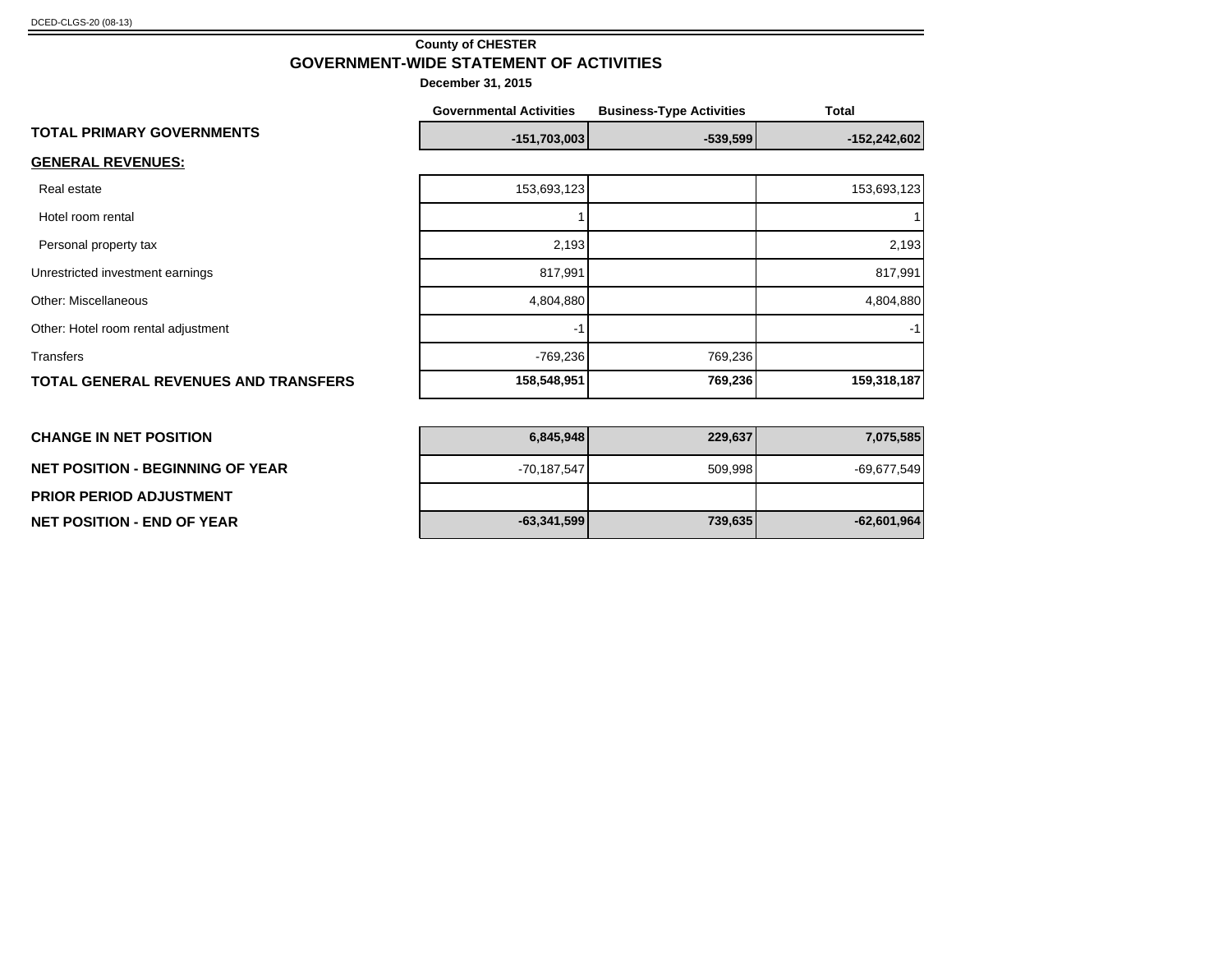## **County of CHESTER**

**BALANCE SHEET - GOVERNMENTAL FUNDS**

(Including the Reconciliation of Total Governmental Fund Balance to Net Position of Governmental Units)

|                                                           |            |               | December 31, 2015                                 |                       |                            |                               |      |                                                 |                                     |
|-----------------------------------------------------------|------------|---------------|---------------------------------------------------|-----------------------|----------------------------|-------------------------------|------|-------------------------------------------------|-------------------------------------|
|                                                           | General    | <b>MH/IDD</b> | <b>Managed</b><br><b>Behavioral</b><br>Healthcare | Children<br>and Youth | Capital<br>Improveme<br>nt | <b>Debt</b><br><b>Service</b> | Fund | Other<br>Permanent Governmental<br><b>Funds</b> | Total<br>Government<br><b>Funds</b> |
| <b>ASSETS:</b>                                            |            |               |                                                   |                       |                            |                               |      |                                                 |                                     |
| Cash and cash equivalents                                 | 5,765,896  |               | 732,128                                           | 16,000                | 2,000,392                  | 31,910,856                    |      | 18,492,732                                      | 58,918,004                          |
| Receivables (net of allowance for uncollectibles)         | 7,070,057  | 1,408         | 245,303                                           | 101,307               | 76,354                     | 1,215,779                     |      | 3,930,813                                       | 12,641,021                          |
| Due from other governments                                | 5,179,407  | 12,451,786    |                                                   | 13,289,931            | 207,406                    |                               |      | 10,710,444                                      | 41,838,974                          |
| Due from other funds                                      | 29,730,894 |               |                                                   |                       |                            |                               |      |                                                 | 29,730,894                          |
| Inventories                                               | 18,797     |               |                                                   |                       |                            |                               |      |                                                 | 18,797                              |
| Prepaids                                                  | 1,594,957  |               |                                                   |                       | 18,749                     |                               |      |                                                 | 1,613,706                           |
| Restricted assets:                                        |            |               |                                                   |                       |                            |                               |      |                                                 |                                     |
| Temporarily restricted:                                   |            |               |                                                   |                       |                            |                               |      |                                                 |                                     |
| Cash and cash equivalents                                 | 1,414,269  |               | 16,254,284                                        |                       | 4,369,421                  |                               |      | 2,015,313                                       | 24,053,287                          |
| Investments                                               | 1,365,949  |               |                                                   |                       |                            |                               |      |                                                 | 1,365,949                           |
| Permanently restricted:                                   |            |               |                                                   |                       |                            |                               |      |                                                 |                                     |
| Investments                                               |            |               |                                                   |                       |                            |                               |      |                                                 |                                     |
| Other: Other assets                                       | 7,372      |               |                                                   |                       |                            |                               |      | 1,743                                           | 9,115                               |
| Other: Advances to subcontractors                         |            |               |                                                   | 15,000                |                            |                               |      | 968                                             | 15,968                              |
| <b>TOTAL ASSETS</b>                                       | 52,147,598 | 12,453,194    | 17,231,715                                        | 13,422,238            | 6,672,322                  | 33,126,635                    |      | 35,152,013                                      | 170,205,715                         |
| DEFERRED OUTFLOWS OF RESOURCES:                           |            |               |                                                   |                       |                            |                               |      |                                                 |                                     |
| TOTAL DEFERRED OUTFLOWS OF<br><b>RESOURCES</b>            |            |               |                                                   |                       |                            |                               |      |                                                 |                                     |
| <b>TOTAL ASSETS AND DEFERRED OUTFLOWS</b><br>OF RESOURCES | 52,147,598 | 12,453,194    | 17,231,715                                        | 13,422,238            | 6,672,322                  | 33,126,635                    |      | 35,152,013                                      | 170,205,715                         |
| <u>LIABILITIES:</u>                                       |            |               |                                                   |                       |                            |                               |      |                                                 |                                     |
| Accounts payable                                          | 1,998,174  | 3,456,841     | 431,316                                           | 2,013,830             | 3,857,029                  | 2,366                         |      | 4,624,435                                       | 16,383,991                          |
| Due to other governments                                  |            | 455,453       |                                                   | 222,649               |                            |                               |      | 69,502                                          | 747,604                             |
| Due to other funds                                        |            | 5,979,484     | 469,991                                           | 10,994,194            |                            |                               |      | 7,770,530                                       | 25,214,199                          |
| Unearned revenue                                          | 205,879    | 2,486,282     | 16,254,284                                        | 43,657                |                            |                               |      | 2,542,733                                       | 21,532,835                          |
| Funds held as fiduciary                                   | 151,089    |               |                                                   |                       |                            |                               |      | 6,785                                           | 157,874                             |
| Other: Accrued liabilities                                | 1,079,438  | 75,134        | 9,540                                             | 137,127               |                            |                               |      | 310,419                                         | 1,611,658                           |
| Other: Other liabilites                                   | 3,340,894  |               |                                                   |                       |                            |                               |      |                                                 | 3,340,894                           |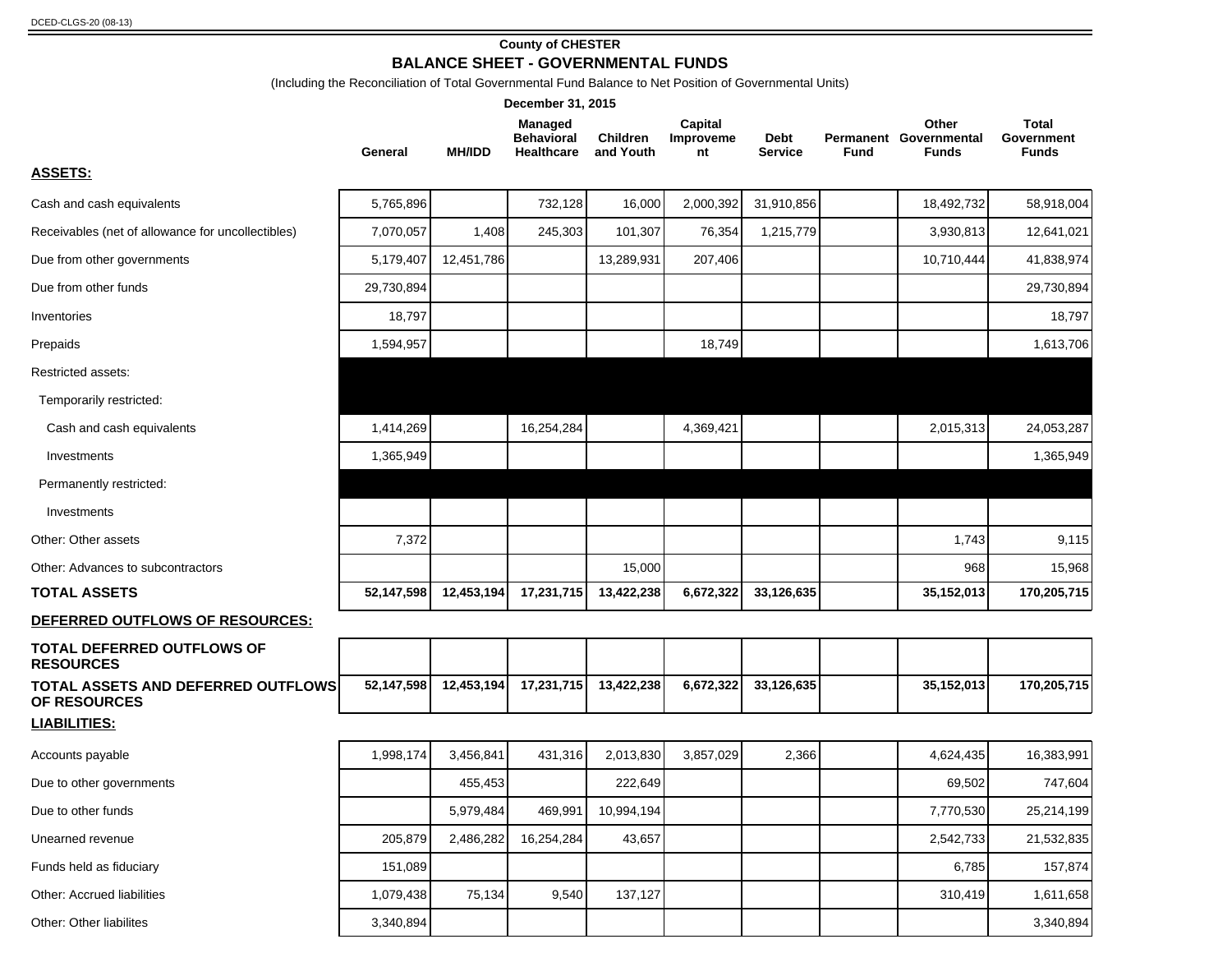#### **County of CHESTER**

## **BALANCE SHEET - GOVERNMENTAL FUNDS**

(Including the Reconciliation of Total Governmental Fund Balance to Net Position of Governmental Units)

|                                       |           |               | December 31, 2015                                 |                              |                            |                               |                   |                                       |                                     |
|---------------------------------------|-----------|---------------|---------------------------------------------------|------------------------------|----------------------------|-------------------------------|-------------------|---------------------------------------|-------------------------------------|
|                                       | General   | <b>MH/IDD</b> | <b>Managed</b><br><b>Behavioral</b><br>Healthcare | <b>Children</b><br>and Youth | Capital<br>Improveme<br>nt | <b>Debt</b><br><b>Service</b> | Permanent<br>Fund | Other<br>Governmental<br><b>Funds</b> | Total<br>Government<br><b>Funds</b> |
| Other: Other unearned revenue         | 99,359    |               | 66.584                                            | 10.781                       | 15.000                     |                               |                   | 1,185,804                             | 1,377,528                           |
| TOTAL LIABILITIES                     | 6,874,833 | 12,453,194    | 17.231.715                                        | 13.422.238                   | 3,872,029                  | 2,366                         |                   | 16.510.208                            | 70,366,583                          |
| <b>DEFERRED INFLOWS OF RESOURCES:</b> |           |               |                                                   |                              |                            |                               |                   |                                       |                                     |

| Other: Deferred fees |  |  |  |
|----------------------|--|--|--|
|----------------------|--|--|--|

| Other: Unavailable real estate taxes |  |  |
|--------------------------------------|--|--|
|--------------------------------------|--|--|

#### **TOTAL DEFERRED INFLOWS OF RESOURCES TOTAL LIABILITIES AND DEFERRED INFLOWS OF INFLOWS RESOURCES**

#### **FUND BALANCES:**

Nonspendable

Not in spendable form

Requirement to be maintained intact

Restricted fund balance

Other: Capital projects

Other: Agriculture easements

Other: Act 13 - Impact fee revenues

Other: County records improvement

Other: Child support enforcement

Other: Bridge construction and maintenence

Other: Affordable housing act

Other: Hatifield trust - spendable

Committed fund balance

Assigned fund balance

Other: Capital projects

Other: Working capital reserve

Other: Retirement of long term debt

| TOTAL LIABILITIES                                                     | 0.874.833  | 12,453,194 | 17.231.7151 | 13,422,2381 | 3,872,029 | Z.300 I   | 10,310,2081 | 70,300,383 |
|-----------------------------------------------------------------------|------------|------------|-------------|-------------|-----------|-----------|-------------|------------|
| <u>DEFERRED INFLOWS OF RESOURCES:</u>                                 |            |            |             |             |           |           |             |            |
| Other: Deferred fees                                                  | 600.000    |            |             |             |           |           |             | 600,000    |
| Other: Unavailable real estate taxes                                  | 2.628.276  |            |             |             |           | 1.008.847 | 304,013     | 3,941,136  |
| Other: Deferred real estate taxes                                     | 650        |            |             |             |           |           |             | 650        |
| Other: Deferred tax claim fees                                        | 1.026.246  |            |             |             |           |           |             | 1,026,246  |
| <b>TOTAL DEFERRED INFLOWS OF</b><br><b>RESOURCES</b>                  | 4,255,172  |            |             |             |           | 1,008,847 | 304,013     | 5,568,032  |
| TOTAL LIABILITIES AND DEFERRED<br><b>INFLOWS OF INFLOWS RESOURCES</b> | 11,130,005 | 12,453,194 | 17,231,715  | 13,422,238  | 3,872,029 | 1,011,213 | 16,814,221  | 75,934,615 |

| 1,613,754  |  |           |            |           | 1,613,754  |
|------------|--|-----------|------------|-----------|------------|
|            |  |           |            | 342,799   | 342,799    |
|            |  |           |            |           |            |
|            |  | 2,599,888 |            |           | 2,599,888  |
|            |  | 199,752   |            |           | 199,752    |
|            |  | 653       |            | 2,831,326 | 2,831,979  |
|            |  |           |            | 506,697   | 506,697    |
|            |  |           |            | 350,000   | 350,000    |
|            |  |           |            | 109,483   | 109,483    |
|            |  |           |            | 105,644   | 105,644    |
|            |  |           |            | 265,701   | 265,701    |
|            |  |           |            |           |            |
|            |  |           |            |           |            |
|            |  |           |            | 7,302,724 | 7,302,724  |
| 15,900,000 |  |           |            |           | 15,900,000 |
|            |  |           | 32,115,422 |           | 32,115,422 |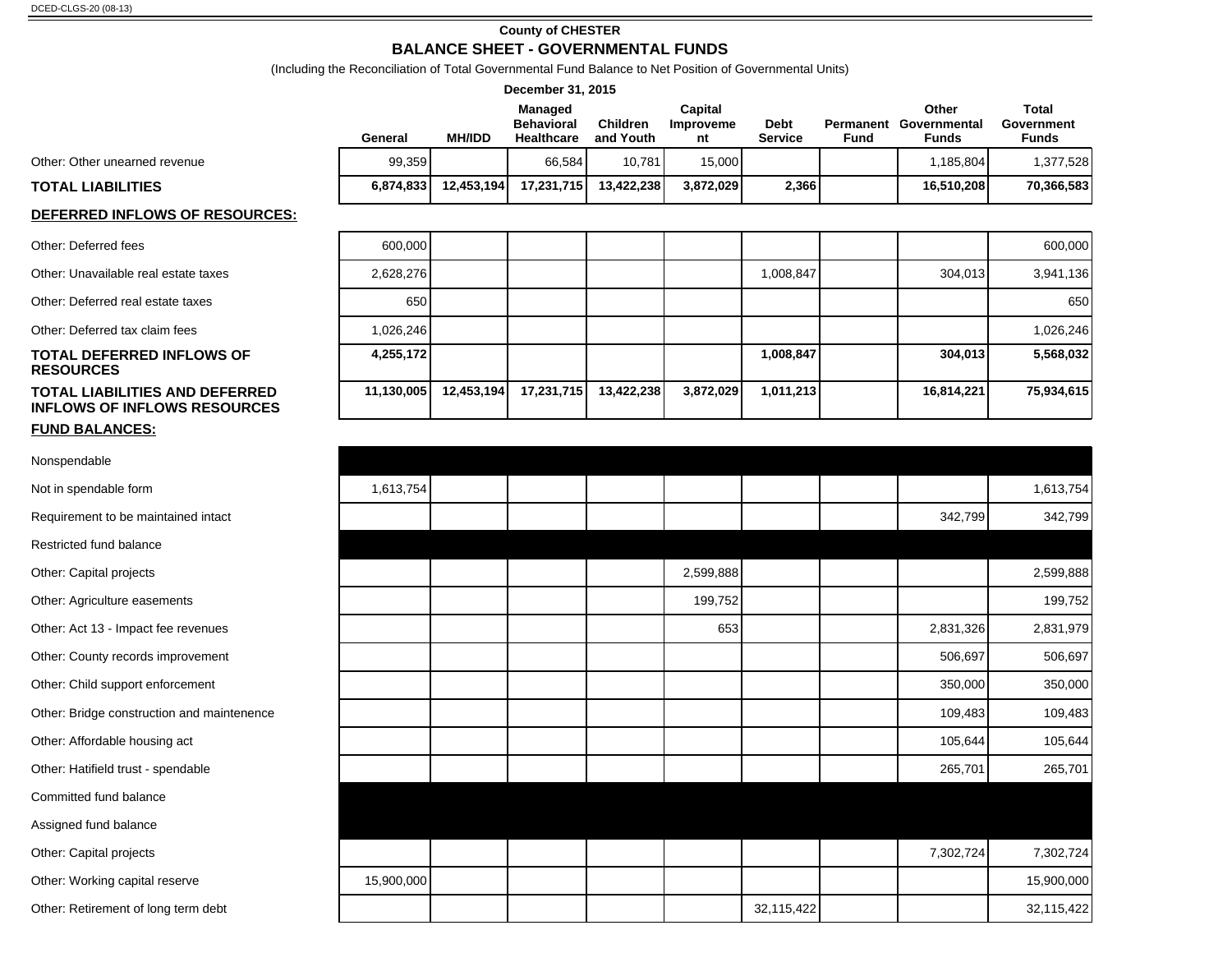## **County of CHESTER**

## **BALANCE SHEET - GOVERNMENTAL FUNDS**

(Including the Reconciliation of Total Governmental Fund Balance to Net Position of Governmental Units)

|                                                                                        | General    | <b>MH/IDD</b> | Managed<br><b>Behavioral</b><br><b>Healthcare</b> | <b>Children</b><br>and Youth | Capital<br>Improveme<br>nt | <b>Debt</b><br><b>Service</b> | Permanent<br>Fund | Other<br>Governmental<br>Funds | Total<br>Government<br>Funds |
|----------------------------------------------------------------------------------------|------------|---------------|---------------------------------------------------|------------------------------|----------------------------|-------------------------------|-------------------|--------------------------------|------------------------------|
| Other: Upkeep of county parks                                                          |            |               |                                                   |                              |                            |                               |                   | 3,992,102                      | 3,992,102                    |
| Other: Upkeep of county libraries                                                      |            |               |                                                   |                              |                            |                               |                   | 2,531,316                      | 2,531,316                    |
| Unassigned fund balance*                                                               | 23,503,839 |               |                                                   |                              |                            |                               |                   |                                | 23,503,839                   |
| <b>TOTAL FUND BALANCE</b>                                                              | 41,017,593 |               |                                                   |                              | 2,800,293                  | 32,115,422                    |                   | 18,337,792                     | 94,271,100                   |
| <b>TOTAL LIABILITIES, DEFERRED INFLOWS OF</b><br><b>IRESOURCES &amp; FUND BALANCES</b> | 52,147,598 | 12,453,194    | 17,231,715                                        | 13,422,238                   | 6,672,322                  | 33,126,635                    |                   | 35,152,013                     | 170,205,715                  |

| Amounts reported for governmental activities in the statement of net assets are different because:                                                                                                  |               |
|-----------------------------------------------------------------------------------------------------------------------------------------------------------------------------------------------------|---------------|
| Internal service funds are used by management to charge certain costs to county departments and employees                                                                                           |               |
| The assets, deferred outflows of resources, liabilities and deferred inflows of resources of the internal service funds are included in governmental activities in the<br>STATEMENT OF NET POSITION | 11,280,051    |
| Long-term liabilities and deferred inflows are not due and payable in the current period and therefore are not reported as a fund liability                                                         | -575,793,332  |
| The difference in net position between full accrual accounting and modified accrual accounting is due to differing revenue recognition criteria between the two methods                             | 158,317       |
| The difference in net position between full accrual accounting and modified accrual accounting is due to differing expenditure recognition criteria between the two<br>methods                      | 4,967,382     |
| Capital assets used in government activities are not financial resources and, therefore, are not reported in the funds                                                                              | 401,774,883   |
| Other: _________________                                                                                                                                                                            |               |
| <b>NET POSITION OF GOVERNMENTAL ACTIVITIES</b>                                                                                                                                                      | $-63,341,599$ |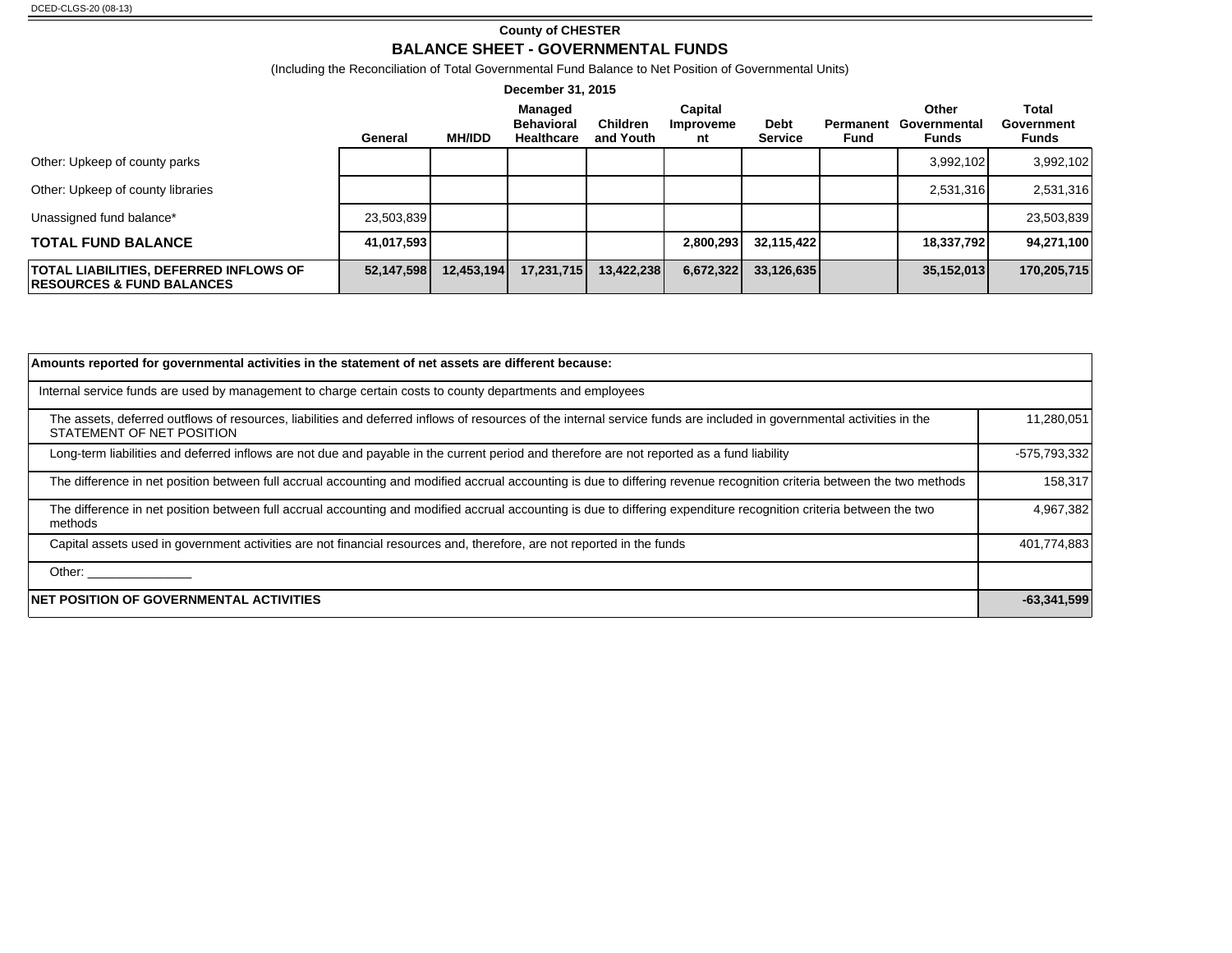## **County of CHESTER STATEMENT OF REVENUES, EXPENDITURES AND CHANGES IN FUND BALANCES**

#### **GOVERNMENTAL FUNDS**

**December 31, 2015**

|                                         | General     | <b>MH/IDD</b> | <b>Managed</b><br><b>Behavioral</b><br><b>Healthcare</b> | <b>Children and</b><br>Youth | Capital<br><b>Improvement</b> Debt Service |            | Rermanent<br><b>Fund</b> | Other<br>Governmenta<br>I Funds | <b>Total</b><br>Government<br><b>Funds</b> |
|-----------------------------------------|-------------|---------------|----------------------------------------------------------|------------------------------|--------------------------------------------|------------|--------------------------|---------------------------------|--------------------------------------------|
| <b>REVENUES:</b>                        |             |               |                                                          |                              |                                            |            |                          |                                 |                                            |
| <b>TAXES:</b>                           |             |               |                                                          |                              |                                            |            |                          |                                 |                                            |
| Real estate                             | 103,367,614 |               |                                                          |                              |                                            | 39,607,926 |                          | 11,037,615                      | 154,013,155                                |
| Hotel room rental                       |             |               |                                                          |                              |                                            |            |                          |                                 |                                            |
| Other: Personal property tax            | 2,193       |               |                                                          |                              |                                            |            |                          |                                 | 2,193                                      |
| <b>TOTAL TAXES</b>                      | 103,369,807 |               |                                                          |                              |                                            | 39,607,926 |                          | 11,037,616                      | 154,015,349                                |
| <b>INTERGOVERNMENTAL REVENUES:</b>      |             |               |                                                          |                              |                                            |            |                          |                                 |                                            |
| Federal                                 | 4,526,464   | 5,125,574     |                                                          | 3,766,668                    | 443,217                                    |            |                          | 25,829,448                      | 39,691,371                                 |
| State                                   | 8,145,119   | 20,538,304    | 67,346,141                                               | 18,288,279                   | 640,783                                    |            |                          | 17,701,146                      | 132,659,772                                |
| Local government units                  | 131,676     |               | 1,383                                                    |                              |                                            |            |                          |                                 | 133,059                                    |
| <b>TOTAL INTERGOVERNMENTAL REVENUES</b> | 12,803,259  | 25,663,878    | 67,347,524                                               | 22,054,947                   | 1,084,000                                  |            |                          | 43,530,594                      | 172,484,202                                |
| <b>Charges for Service</b>              | 20,365,866  |               |                                                          | 485,256                      |                                            |            |                          | 11,310,999                      | 32,162,121                                 |
|                                         | 20,365,866  |               |                                                          | 485,256                      |                                            |            |                          | 11,310,999                      | 32,162,121                                 |
| <b>MISCELLANEOUS REVENUES:</b>          |             |               |                                                          |                              |                                            |            |                          |                                 |                                            |
| Interest earnings                       | 296,639     | 8,637         |                                                          | 177                          | 126,723                                    | 169,903    |                          | 89,542                          | 691,621                                    |
| Rents                                   | 136,893     |               |                                                          |                              |                                            |            |                          | 462,416                         | 599,309                                    |
| Other: Other                            | 4,606,207   | 50,984        |                                                          | 112,205                      | 168,285                                    | 1,612,792  |                          | 1,768,174                       | 8,318,647                                  |
| <b>TOTAL MISCELLANEOUS REVENUES</b>     | 5.039.739   | 59,621        |                                                          | 112,382                      | 295,008                                    | 1,782,695  |                          | 2,320,132                       | 9,609,577                                  |
|                                         |             |               |                                                          |                              |                                            |            |                          |                                 |                                            |
| <b>TOTAL REVENUES</b>                   | 141,578,671 | 25,723,499    | 67,347,524                                               | 22,652,585                   | 1,379,008                                  | 41,390,621 |                          | 68,199,341                      | 368,271,249                                |
| <b>EXPENDITURES:</b>                    |             |               |                                                          |                              |                                            |            |                          |                                 |                                            |
|                                         |             |               |                                                          |                              |                                            |            |                          |                                 |                                            |
| General government - administrative     | 30,268,062  |               |                                                          |                              | 233,883                                    | 14,451     |                          | 607,457                         | 31,123,853                                 |
| General government - judicial           | 36,203,994  |               |                                                          |                              | 1,250                                      |            |                          | 6,440,241                       | 42,645,485                                 |
| Public safety                           | 4,395,032   |               |                                                          |                              |                                            |            |                          | 13,020,771                      | 17,415,803                                 |
| Corrections                             | 38,632,771  |               |                                                          |                              | 29,950                                     |            |                          |                                 | 38,662,721                                 |

Highways and streets **1,026,608** 1,026,608 1,026,608 1,026,608 1,026,608 1,026,608 1,026,608 1,026,608 1,026,608 1,026

Health and welfare | 9,417,535 26,734,745 66,599,788 28,182,493 2,082,627 172,137,715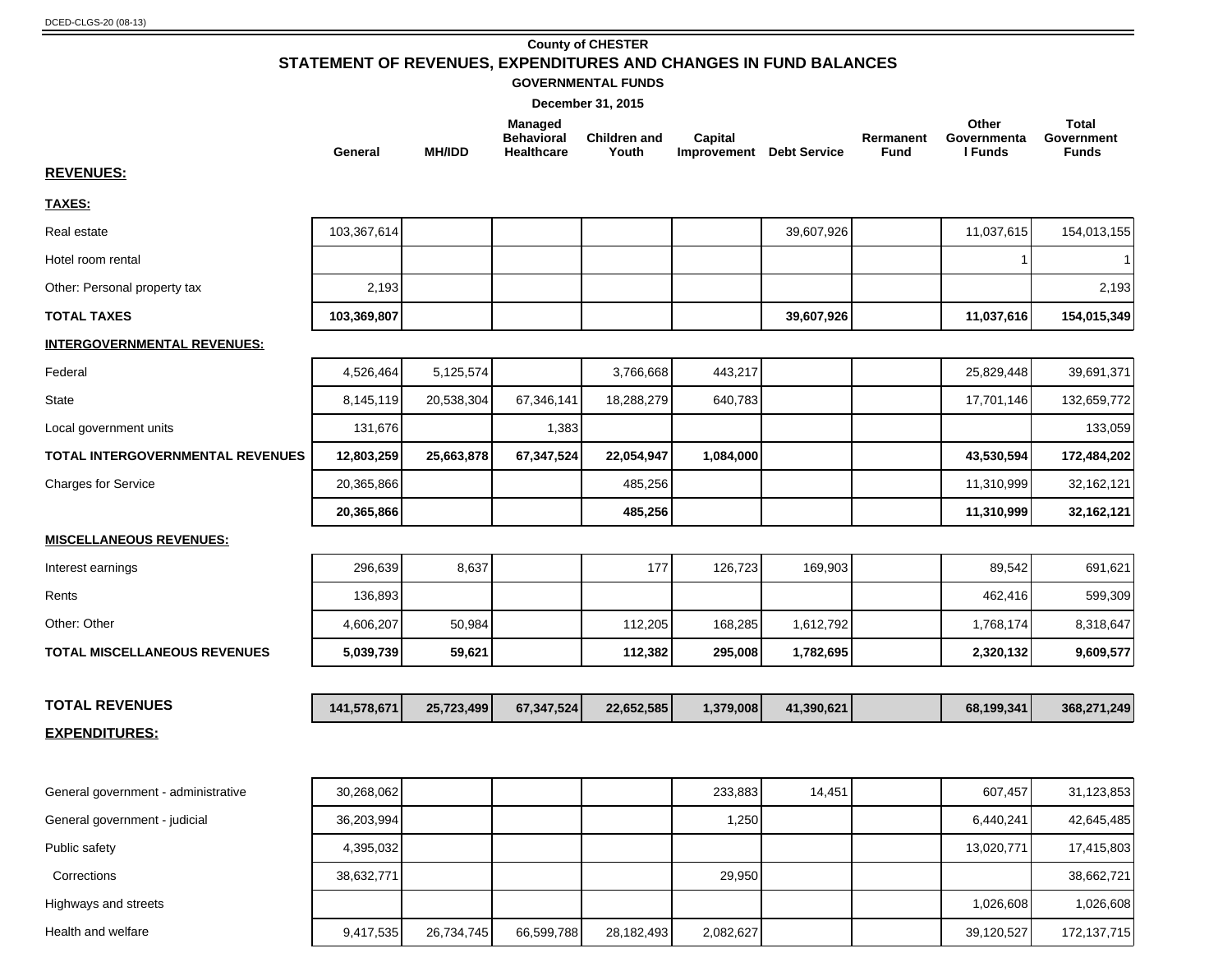## **County of CHESTER STATEMENT OF REVENUES, EXPENDITURES AND CHANGES IN FUND BALANCES**

**GOVERNMENTAL FUNDS**

|                                                             | General         | <b>MH/IDD</b> | <b>Managed</b><br><b>Behavioral</b><br><b>Healthcare</b> | <b>Children and</b><br>Youth | Capital<br><b>Improvement</b> Debt Service |               | Rermanent<br><b>Fund</b> | Other<br>Governmenta<br>I Funds | <b>Total</b><br>Government<br><b>Funds</b> |
|-------------------------------------------------------------|-----------------|---------------|----------------------------------------------------------|------------------------------|--------------------------------------------|---------------|--------------------------|---------------------------------|--------------------------------------------|
| Culture - recreation                                        |                 |               |                                                          |                              | 73,613                                     |               |                          | 11,290,060                      | 11,363,673                                 |
| Conservation                                                | 5,400,245       |               |                                                          |                              | 6,120,169                                  |               |                          | 348,208                         | 11,868,622                                 |
| <b>Debt Service</b>                                         |                 |               |                                                          |                              |                                            | 41,918,773    |                          |                                 | 41,918,773                                 |
| Other: Bridges                                              |                 |               |                                                          |                              |                                            |               |                          | 1,818,657                       | 1,818,657                                  |
| Other: Other                                                | 33,320          | 10,761        | 16,141                                                   | 21,521                       | 35,406,129                                 |               |                          | 2,622,234                       | 38,110,106                                 |
| <b>TOTAL EXPENDITURES</b>                                   | 124,350,959     | 26,745,506    | 66,615,929                                               | 28,204,014                   | 43,947,621                                 | 41,933,224    |                          | 76,294,763                      | 408,092,016                                |
| <b>OTHER FINANCIAL SOURCES/(USES):</b>                      |                 |               |                                                          |                              |                                            |               |                          |                                 |                                            |
| <b>Interfund Operating Transfers</b>                        | $-14, 126, 581$ | 1,022,007     | $-731,595$                                               | 5,549,795                    | $-39,047$                                  | $-528,267$    |                          | 8,084,453                       | $-769,235$                                 |
| Sale of capital assets                                      | 24,712          |               |                                                          | 1,634                        |                                            |               |                          |                                 | 26,346                                     |
| Long-term debt issued                                       |                 |               |                                                          |                              |                                            |               |                          |                                 |                                            |
| Payment on advanced refunding of debt                       |                 |               |                                                          |                              |                                            | $-90,585,514$ |                          |                                 | $-90,585,514$                              |
| Other: Issuance of refunding bonds                          |                 |               |                                                          |                              |                                            | 91,105,000    |                          |                                 | 91,105,000                                 |
| <b>TOTAL OTHER FINANCING SOURCES/</b><br>(USES)             | $-14,101,869$   | 1,022,007     | $-731,595$                                               | 5,551,429                    | $-39,047$                                  | $-8,781$      |                          | 8,084,453                       | $-223,403$                                 |
| <b>CHANGE IN FUND BALANCES</b>                              | 3,125,843       |               |                                                          |                              | $-42,607,660$                              | $-551,384$    |                          | $-10,969$                       | $-40,044,170$                              |
|                                                             |                 |               |                                                          |                              |                                            |               |                          |                                 |                                            |
| <b>FUND BALANCE (DEFICIT) -</b><br><b>BEGINNING OF YEAR</b> | 37,891,750      |               |                                                          |                              | 45,407,953                                 | 32,666,806    |                          | 18,348,761                      | 134,315,270                                |
|                                                             |                 |               |                                                          |                              |                                            |               |                          |                                 |                                            |

| <b>FUND BALANCES (DEFICIT) - END OF</b> | 41.017.593 |  | 2.800.293 | 32.115.422 | 18.337.792 | 94,271,100 |
|-----------------------------------------|------------|--|-----------|------------|------------|------------|
| <b>YEAR</b>                             |            |  |           |            |            |            |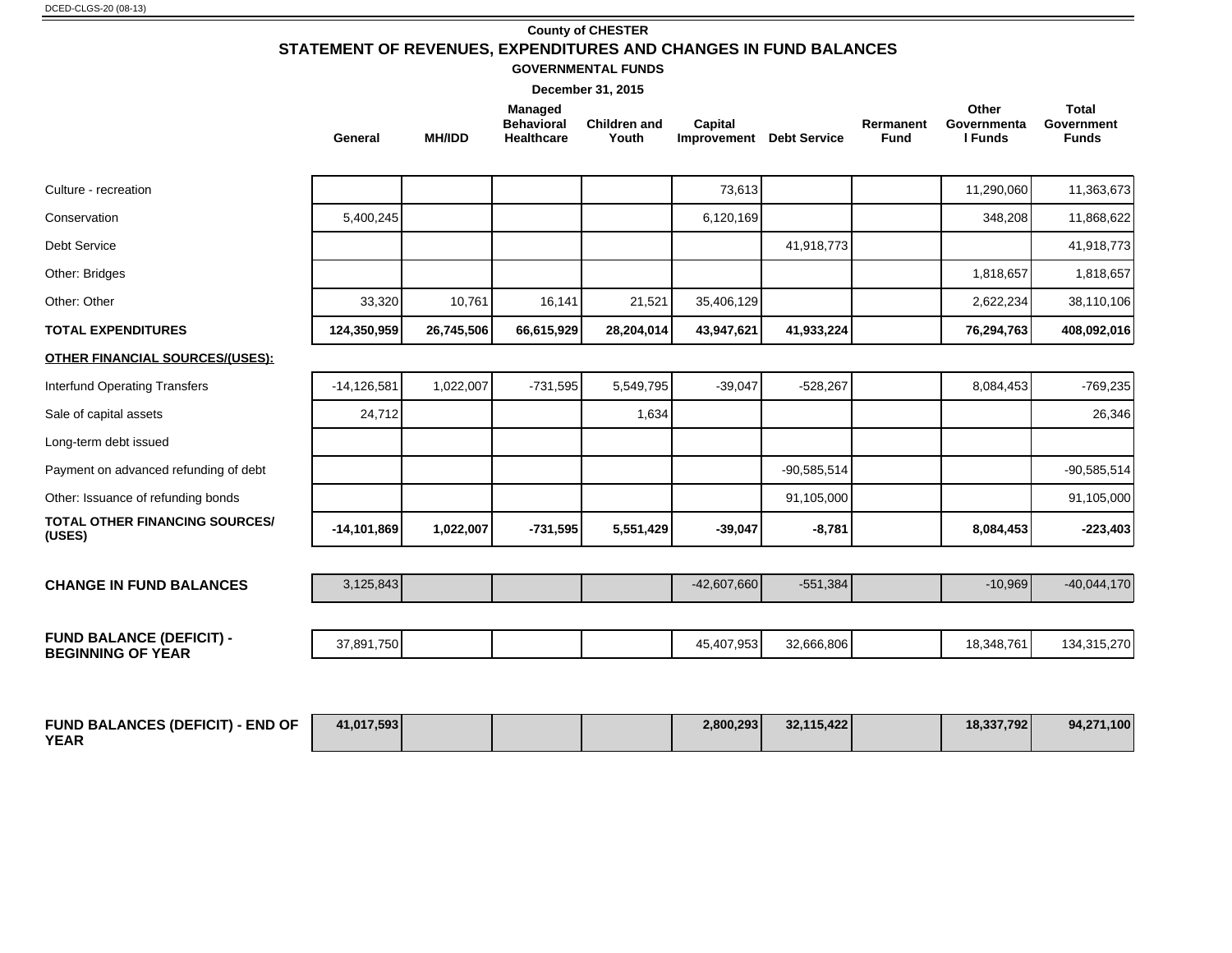## **County of CHESTER RECONCILIATION OF THE STATEMENT OF REVENUES, EXPENDITURES AND CHANGES IN FUND BALANCES OF GOVERNMENTAL FUNDS TO THE STATEMENT OF ACTIVITIES**

**December 31, 2015**

## **Amounts reported for governmental activities in the statement of activities are different because:**

| Net changes in fund balances (deficit) - total governmental funds                                                                                                                                                                                                                                                                                                                                                                                                                                                                                                                                                                                                | $-40,044,170$ |
|------------------------------------------------------------------------------------------------------------------------------------------------------------------------------------------------------------------------------------------------------------------------------------------------------------------------------------------------------------------------------------------------------------------------------------------------------------------------------------------------------------------------------------------------------------------------------------------------------------------------------------------------------------------|---------------|
| The net revenue (expense) of certain activities of the internal services fund is reported with governmental activities                                                                                                                                                                                                                                                                                                                                                                                                                                                                                                                                           | 945,531       |
| The issuance of long-term debt (e.g. bonds, leases) provides current financial resources to governmental funds, while the repayment of the principal of long-term debt<br>consumes the current financial resources of governmental funds. Neither transaction, however, has any effect on net position. Additionally, various other long-term<br>liabilities and deferred inflows do not require the use of current financial resources and, therefore are not reported as expenditures in governmental funds. This amount<br>is the net effect of the differences in the treatment of long-term liabilities and deferred inflows on the statement of activities | 20,215,178    |
| The difference in the change in net position between full accrual accounting and modified accrual accounting is due to differing revenue recognition criteria between the<br>two accounting methods                                                                                                                                                                                                                                                                                                                                                                                                                                                              | $-406,565$    |
| The difference in the change in net position between full accrual accounting and modified accrual accounting is due to differing expenditure recognition criteria between<br>the two accounting methods                                                                                                                                                                                                                                                                                                                                                                                                                                                          | 139,763       |
| The net effect of various transactions involving capital assets, (i.e. purchases, disposals, etc.) is to increase net position                                                                                                                                                                                                                                                                                                                                                                                                                                                                                                                                   | 25,997,846    |
| Other: Equipment - Non-Capitalized write off                                                                                                                                                                                                                                                                                                                                                                                                                                                                                                                                                                                                                     | $-1,635$      |
| <b>CHANGE IN NET ASSESTS OF GOVERNMENTAL ACTIVITIES</b>                                                                                                                                                                                                                                                                                                                                                                                                                                                                                                                                                                                                          | 6,845,948     |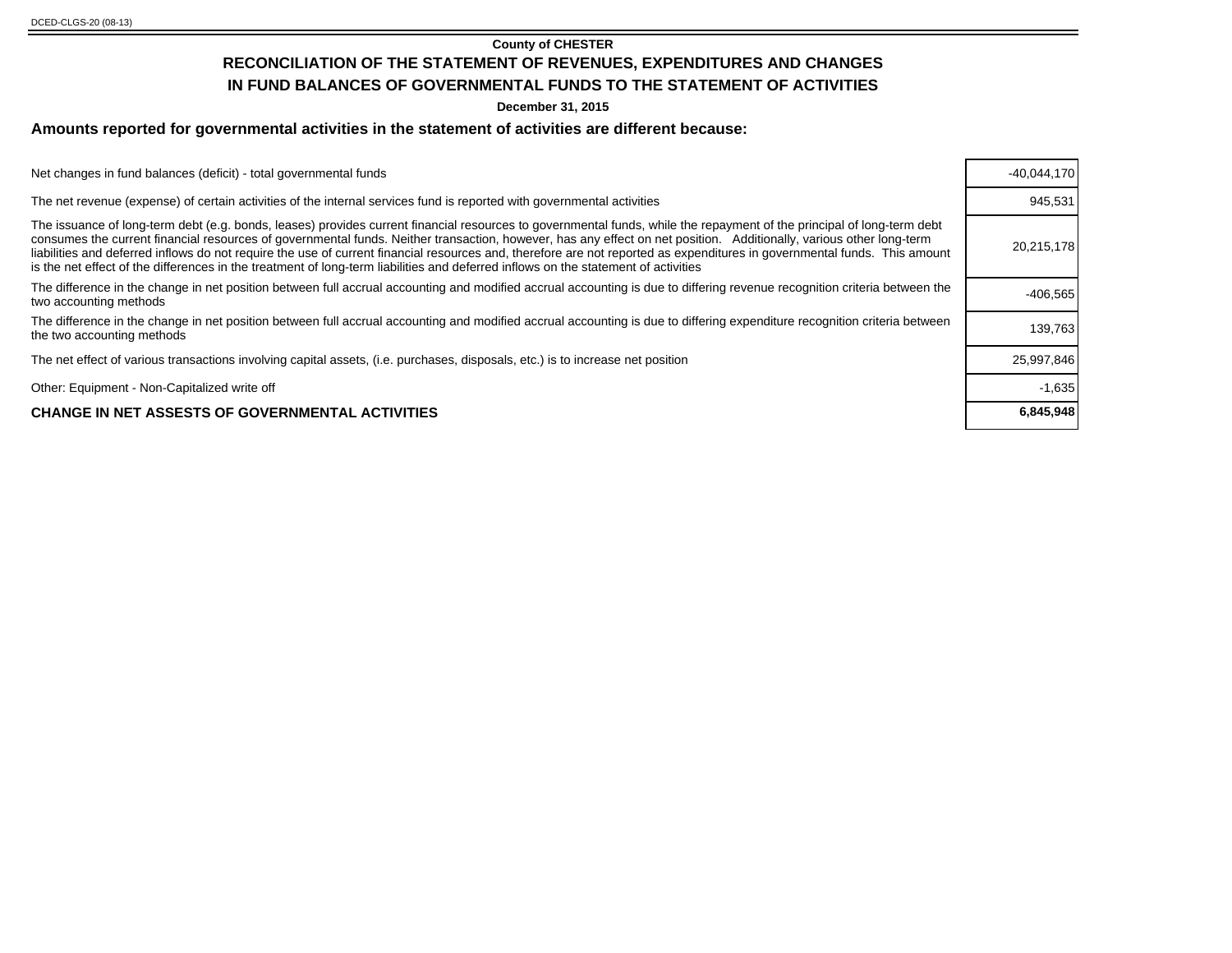## **County of CHESTER STATEMENT OF NET POSITION**

**Proprietary Funds**

|                                                                  | Pocopson   | Major Bus. #2 Major Bus. #3 Major Bus. #4 | Major Bus. #5 | Other<br><b>Business</b><br><b>Funds</b> | <b>Funds</b> | <b>Total Business</b> Internal Service<br><b>Fund</b> |
|------------------------------------------------------------------|------------|-------------------------------------------|---------------|------------------------------------------|--------------|-------------------------------------------------------|
| <b>CURRENT ASSETS:</b>                                           |            |                                           |               |                                          |              |                                                       |
| Cash and cash equivalents                                        | 314,414    |                                           |               |                                          | 314,414      | 16,374,020                                            |
| Receivables (net of allowance for uncollectibles)                | 3,930,792  |                                           |               |                                          | 3,930,792    | 31,732                                                |
| Inventories                                                      | 90,075     |                                           |               |                                          | 90,075       |                                                       |
| Prepaids                                                         | 34,706     |                                           |               |                                          | 34,706       | 732,287                                               |
| Restricted assets:                                               |            |                                           |               |                                          |              |                                                       |
| Temporarily restricted:                                          |            |                                           |               |                                          |              |                                                       |
| Cash and cash equivalents                                        | 278,105    |                                           |               |                                          | 278,105      |                                                       |
| <b>TOTAL CURRENT ASSETS</b>                                      | 4,648,092  |                                           |               |                                          | 4,648,092    | 17,138,039                                            |
| <b>NON-CURRENT ASSETS:</b>                                       |            |                                           |               |                                          |              |                                                       |
| Permanently restricted:                                          |            |                                           |               |                                          |              |                                                       |
| Construction in progress                                         | 1,756,567  |                                           |               |                                          | 1,756,567    |                                                       |
| Buildings and system                                             | 2,869,240  |                                           |               |                                          | 2,869,240    |                                                       |
| Improvements other than buildings                                | 41,174     |                                           |               |                                          | 41,174       |                                                       |
| Machinery and equipment                                          | 182,987    |                                           |               |                                          | 182,987      | 249,831                                               |
| <b>TOTAL NON-CURRENT ASSETS</b>                                  | 4,849,968  |                                           |               |                                          | 4,849,968    | 249,831                                               |
| <b>TOTAL ASSETS</b>                                              | 9,498,060  |                                           |               |                                          | 9,498,060    | 17,387,870                                            |
| DEFERRED OUTFLOWS OF RESOURCES:                                  |            |                                           |               |                                          |              |                                                       |
| Deferrals related to pensions                                    | 3,691,602  |                                           |               |                                          | 3,691,602    |                                                       |
| <b>TOTAL DEFERRED OUTFLOWS OF</b><br><b>RESOURCES</b>            | 3,691,602  |                                           |               |                                          | 3,691,602    |                                                       |
|                                                                  | 3,691,602  |                                           |               |                                          | 3,691,602    |                                                       |
| <b>TOTAL ASSTES AND DEFERRED</b><br><b>OUTFLOWS OF RESOURCES</b> | 13,189,662 |                                           |               |                                          | 13,189,662   | 17,387,870                                            |
| <b>CURRENT LIABILITIES:</b>                                      |            |                                           |               |                                          |              |                                                       |
| Accounts payable                                                 | 228,146    |                                           |               |                                          | 228,146      | 1,023,755                                             |
| Due to other funds                                               | 4,487,793  |                                           |               |                                          | 4,487,793    |                                                       |
| Debt due within 1 year                                           | 105,623    |                                           |               |                                          | 105,623      |                                                       |
| Other current liabilities                                        | 408,990    |                                           |               |                                          | 408,990      | 109,520                                               |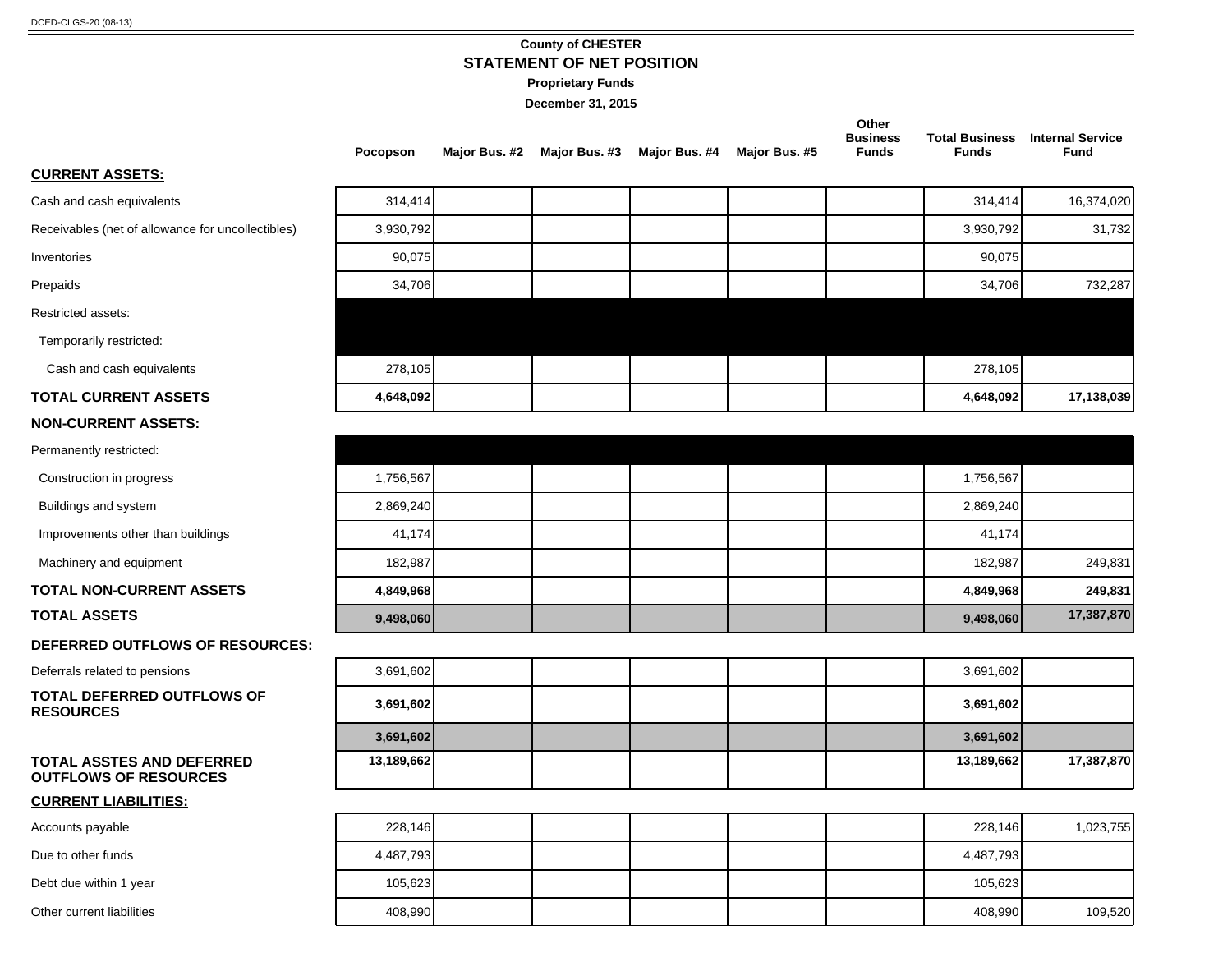## **County of CHESTER STATEMENT OF NET POSITION**

**Proprietary Funds**

**December 31, 2015**

|                                                                      | Pocopson     | Major Bus. #2 | Major Bus. #3 | Major Bus. #4 | Major Bus. #5 | Other<br><b>Business</b><br><b>Funds</b> | <b>Funds</b> | <b>Total Business</b> Internal Service<br>Fund |
|----------------------------------------------------------------------|--------------|---------------|---------------|---------------|---------------|------------------------------------------|--------------|------------------------------------------------|
| Other: Accrued liabilities                                           | 197,481      |               |               |               |               |                                          | 197,481      | 4,660                                          |
| Other: Health and welfare                                            |              |               |               |               |               |                                          |              | 2,302,277                                      |
| Other: Capital leases payable                                        |              |               |               |               |               |                                          |              | 177,905                                        |
| Funds held as fiduciary                                              | 321,662      |               |               |               |               |                                          | 321,662      |                                                |
| TOTAL CURRENT LIABILITIES                                            | 5,749,695    |               |               |               |               |                                          | 5,749,695    | 3,618,117                                      |
| NON-CURRENT LIABILITIES:                                             |              |               |               |               |               |                                          |              |                                                |
| Debt due in more than 1 year                                         | 243,636      |               |               |               |               |                                          | 243,636      |                                                |
| Other: Accrued liabilites                                            | 348,153      |               |               |               |               |                                          | 348,153      |                                                |
| Other: Health and welfare                                            | 7,168,727    |               |               |               |               |                                          | 7,168,727    | 1,357,591                                      |
| Other: Capital leases payable                                        |              |               |               |               |               |                                          |              | 71,926                                         |
| TOTAL NON-CURRENT LIABILITIES                                        | 7,760,516    |               |               |               |               |                                          | 7,760,516    | 1,429,517                                      |
| <b>TOTAL LIABILITIES</b>                                             | 13,510,211   |               |               |               |               |                                          | 13,510,211   | 5,047,634                                      |
| <u>NON-CURRENT LIABILITIES:</u>                                      |              |               |               |               |               |                                          |              |                                                |
| TOTAL NON-CURRENT LIABILITIES                                        |              |               |               |               |               |                                          |              |                                                |
| DEFERRED INFLOWS OF RESOURCES:                                       |              |               |               |               |               |                                          |              |                                                |
| TOTAL DEFERRED INFLOWS OF<br><b>RESOURCES</b>                        |              |               |               |               |               |                                          |              |                                                |
| TOTAL LIABILITIES AND IDEFERRED<br><b>INFLOWS OF RESOURCES</b>       | 13,510,211   |               |               |               |               |                                          | 13,510,211   | 5,047,634                                      |
| <b>NET POSITION:</b>                                                 |              |               |               |               |               |                                          |              |                                                |
| Net investment in capital assets                                     | 4,500,709    |               |               |               |               |                                          | 4,500,709    |                                                |
| Restricted                                                           |              |               |               |               |               |                                          |              | 3,020,000                                      |
| Unrestricted                                                         | $-4,821,258$ |               |               |               |               |                                          | $-4,821,258$ | 9,320,236                                      |
| <b>TOTAL NET POSITION</b>                                            | $-320,549$   |               |               |               |               |                                          | $-320,549$   | 12,340,236                                     |
| TOTAL LIABILITIES, DEFERRED INFLOWS<br>OF RESOURCES AND NET POSITION | 13,189,662   |               |               |               |               |                                          | 13,189,662   | 17,387,870                                     |

Adjustments to reflect the consolidation of internal service fund activities related to enterprise funds 1,060,184

**Net Position of Business-type Activities 739,635**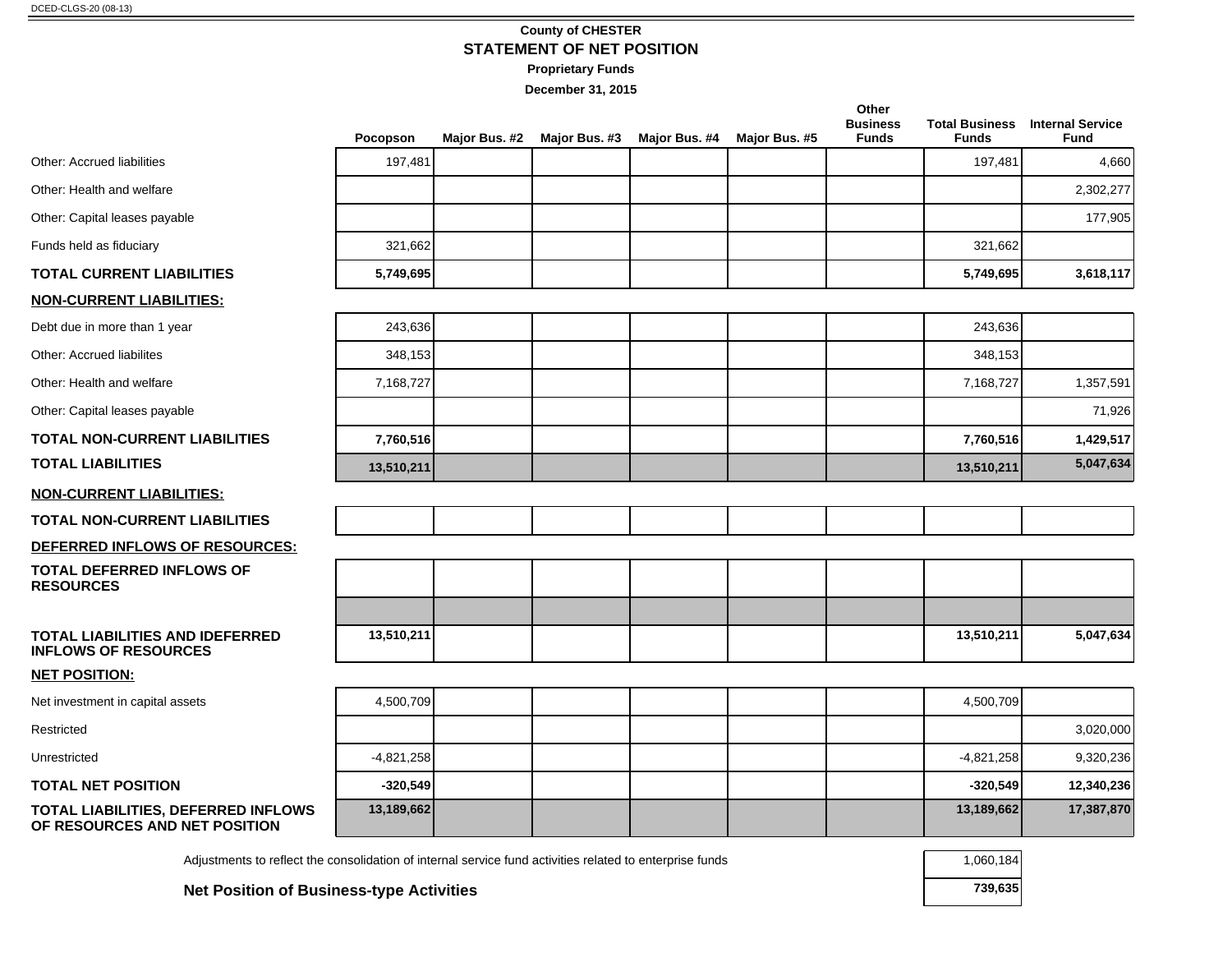## **County of CHESTER STATEMENT OF REVENUES, EXPENSES AND CHANGES IN FUND NET POSITION-**

**Proprietary Funds**

**For the Year Ended December 31, 2015**

| For the Year Ended December 31, 2015              |            |               |  |                             |               |                                          |                                       |                                        |
|---------------------------------------------------|------------|---------------|--|-----------------------------|---------------|------------------------------------------|---------------------------------------|----------------------------------------|
|                                                   | Pocopson   | Major Bus. #2 |  | Major Bus. #3 Major Bus. #4 | Major Bus. #5 | Other<br><b>Business</b><br><b>Funds</b> | <b>Total Business</b><br><b>Funds</b> | <b>Internal Service</b><br><b>Fund</b> |
| <b>OPERATING REVENUES:</b>                        |            |               |  |                             |               |                                          |                                       |                                        |
| Charges for service                               | 24,453,772 |               |  |                             |               |                                          | 24,453,772                            | 37,155,510                             |
| Other: Miscellaneous                              | 98,706     |               |  |                             |               |                                          | 98,706                                | 393,868                                |
| <b>TOTAL OPERATING REVENUES</b>                   | 24,552,478 |               |  |                             |               |                                          | 24,552,478                            | 37,549,378                             |
| <b>OPERATING EXPENSES:</b>                        |            |               |  |                             |               |                                          |                                       |                                        |
| Personnel services                                | 18,373,358 |               |  |                             |               |                                          | 18,373,358                            | 605,125                                |
| Other services and charges                        | 5,051,024  |               |  |                             |               |                                          | 5,051,024                             | 7,082,809                              |
| Depreciation and amortization                     | 495,517    |               |  |                             |               |                                          | 495,517                               | 288,791                                |
| Other: Self insurance claims                      | 138,663    |               |  |                             |               |                                          | 138,663                               | 28,283,788                             |
| Other: Indirect Cost                              | 1,341,505  |               |  |                             |               |                                          | 1,341,505                             | 83,674                                 |
| <b>TOTAL OPERATING EXPENSES</b>                   | 25,400,067 |               |  |                             |               |                                          | 25,400,067                            | 36,344,187                             |
| <b>OPERATING INCOME/(LOSS)</b>                    | $-847,589$ |               |  |                             |               |                                          | $-847,589$                            | 1,205,191                              |
| <b>NONOPERATING REVENUES/(EXPENSES):</b>          |            |               |  |                             |               |                                          |                                       |                                        |
| Investment earnings                               |            |               |  |                             |               |                                          |                                       | 73,774                                 |
| Interest expense                                  | $-14,670$  |               |  |                             |               |                                          | $-14,670$                             | $-10,772$                              |
| <b>TOTAL NONOPERATING REVENUES/</b><br>(EXPENSES) | $-14,670$  |               |  |                             |               |                                          | $-14,670$                             | 63,002                                 |
|                                                   |            |               |  |                             |               |                                          |                                       |                                        |
| TRANSFERS IN/(OUT)                                | 769,236    |               |  |                             |               |                                          | 769,236                               |                                        |
|                                                   |            |               |  |                             |               |                                          |                                       |                                        |

| <b>CHANGE IN NET POSITION</b>           | $-93,023$  |  |  | $-93,023$ | 1,268,193  |
|-----------------------------------------|------------|--|--|-----------|------------|
|                                         |            |  |  |           |            |
| <b>NET POSITION - BEGINNING OF YEAR</b> | $-227,526$ |  |  |           | 11,072,043 |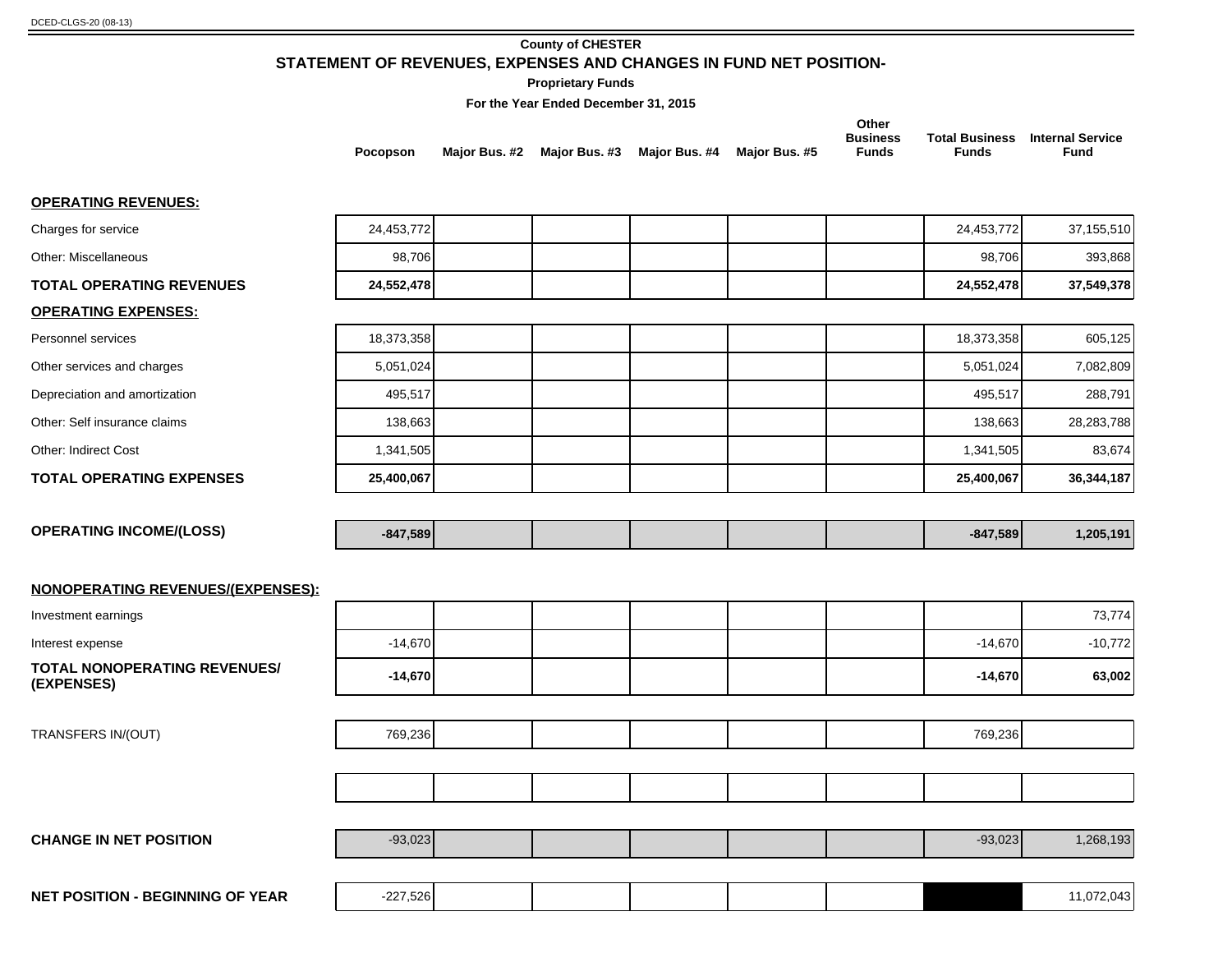## **County of CHESTER STATEMENT OF REVENUES, EXPENSES AND CHANGES IN FUND NET POSITION-**

**Proprietary Funds**

**For the Year Ended December 31, 2015**

| <b>Pocopson</b> | Major Bus. #2 | Major Bus. #3 | Major Bus. #4 | Major Bus. #5 | Other<br><b>Business</b><br><b>Funds</b> | <b>Total Business</b><br><b>Funds</b> | <b>Internal Service</b><br>Fund |  |
|-----------------|---------------|---------------|---------------|---------------|------------------------------------------|---------------------------------------|---------------------------------|--|
|                 |               |               |               |               |                                          |                                       |                                 |  |

| <b>NET POSITION - END OF YEAR</b>                                                                        | $-320.549$ |  |  |  |  | 12,340,236 |
|----------------------------------------------------------------------------------------------------------|------------|--|--|--|--|------------|
|                                                                                                          |            |  |  |  |  |            |
| Adjustments to reflect the consolidation of internal service fund activities related to enterprise funds | 322,660    |  |  |  |  |            |
| <b>Changes in Net Position of Business-type Activities</b>                                               | 229,637    |  |  |  |  |            |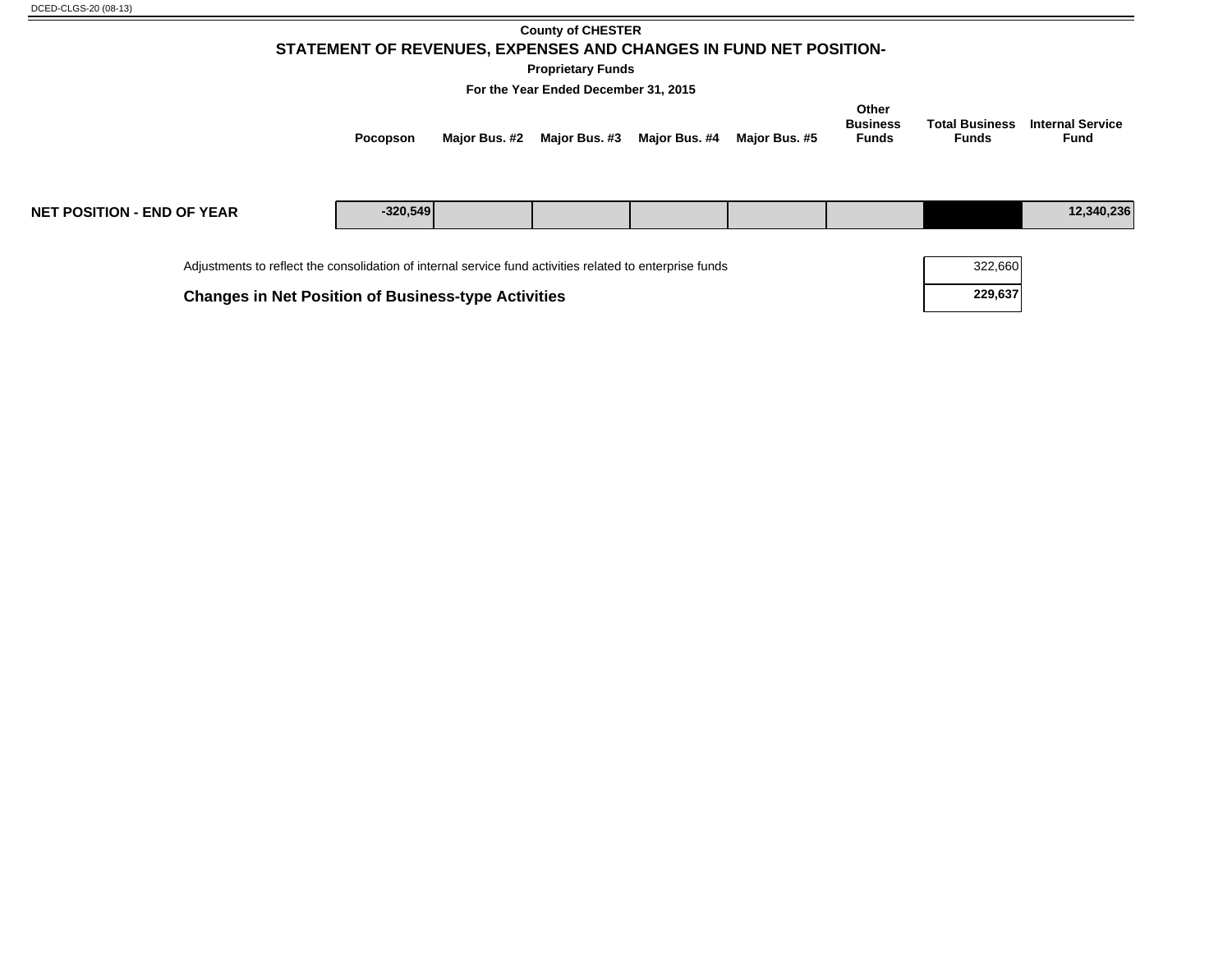## **County of CHESTER STATEMENT OF FIDUCIARY NET POSITION**

**Fiduciary Funds**

|                                                                             | <b>Employee</b><br><b>Retirement Fund</b> | <b>Tax Claim</b><br>Agency | <b>Row Office</b><br>Agency | <b>Hotel Tax Agency</b> | Fiduciary #5 |
|-----------------------------------------------------------------------------|-------------------------------------------|----------------------------|-----------------------------|-------------------------|--------------|
| <b>ASSETS:</b>                                                              |                                           |                            |                             |                         |              |
| Cash and cash equivalents                                                   | 13,564,157                                | 2,248,675                  | 18,794,454                  | 235,282                 |              |
| Receivables                                                                 | 758,444                                   | 14,856,336                 |                             | 242,182                 |              |
| Investments, at fair value                                                  | 349,331,919                               |                            |                             |                         |              |
| <b>Restricted assets:</b>                                                   |                                           |                            |                             |                         |              |
| Temporarily restricted:                                                     |                                           |                            |                             |                         |              |
| Permanently restricted:                                                     |                                           |                            |                             |                         |              |
| <b>TOTAL ASSETS</b>                                                         | 363,654,520                               | 17,105,011                 | 18,794,454                  | 477,464                 |              |
| DEFERRED OUTFLOWS OF RESOURCES:                                             |                                           |                            |                             |                         |              |
| TOTAL DEFERRED OUTFLOWS OF RESOURCES                                        |                                           |                            |                             |                         |              |
| TOTAL ASSETS AND DEFERRED OUTFLOWS OF<br><b>RESOURCES</b>                   | 363,654,520                               | 17,105,011                 | 18,794,454                  | 477,464                 |              |
| <b>LIABILITIES:</b>                                                         |                                           |                            |                             |                         |              |
| Accounts payable and other current liabilities                              | 24,828                                    |                            |                             | 235,282                 |              |
| Due to other funds                                                          | 28,902                                    |                            | 8,261,235                   |                         |              |
| Other: Due to other taxing authorites                                       |                                           | 17,105,011                 |                             |                         |              |
| Other: Hotel tax payable                                                    |                                           |                            |                             | 242,182                 |              |
| Other: Other liabilities                                                    |                                           |                            | 10,533,219                  |                         |              |
| <b>TOTAL LIABILITIES</b>                                                    | 53,730                                    | 17,105,011                 | 18,794,454                  | 477,464                 |              |
| DEFERRED INFLOWS OF RESOURCES:                                              |                                           |                            |                             |                         |              |
| <b>TOTAL DEFERRED INFLOWS OF RESOURCES</b>                                  |                                           |                            |                             |                         |              |
| TOTAL LIABILITIES AND DEFERRED INFLOWS<br>OF RESOURCES                      | 53,730                                    | 17,105,011                 | 18,794,454                  | 477,464                 |              |
| <b>NET POSITION:</b>                                                        |                                           |                            |                             |                         |              |
| Assets held in trust for pension/other post employment<br>hanafite          | 363,600,790                               |                            |                             |                         |              |
| <b>TOTAL NET POSITION</b>                                                   | 363,600,790                               |                            |                             |                         |              |
| TOTAL LIABILITIES, DEFERRED INFLOWS OF<br><b>RESOURCES AND NET POSITION</b> | 363,654,520                               | 17,105,011                 | 18,794,454                  | 477,464                 |              |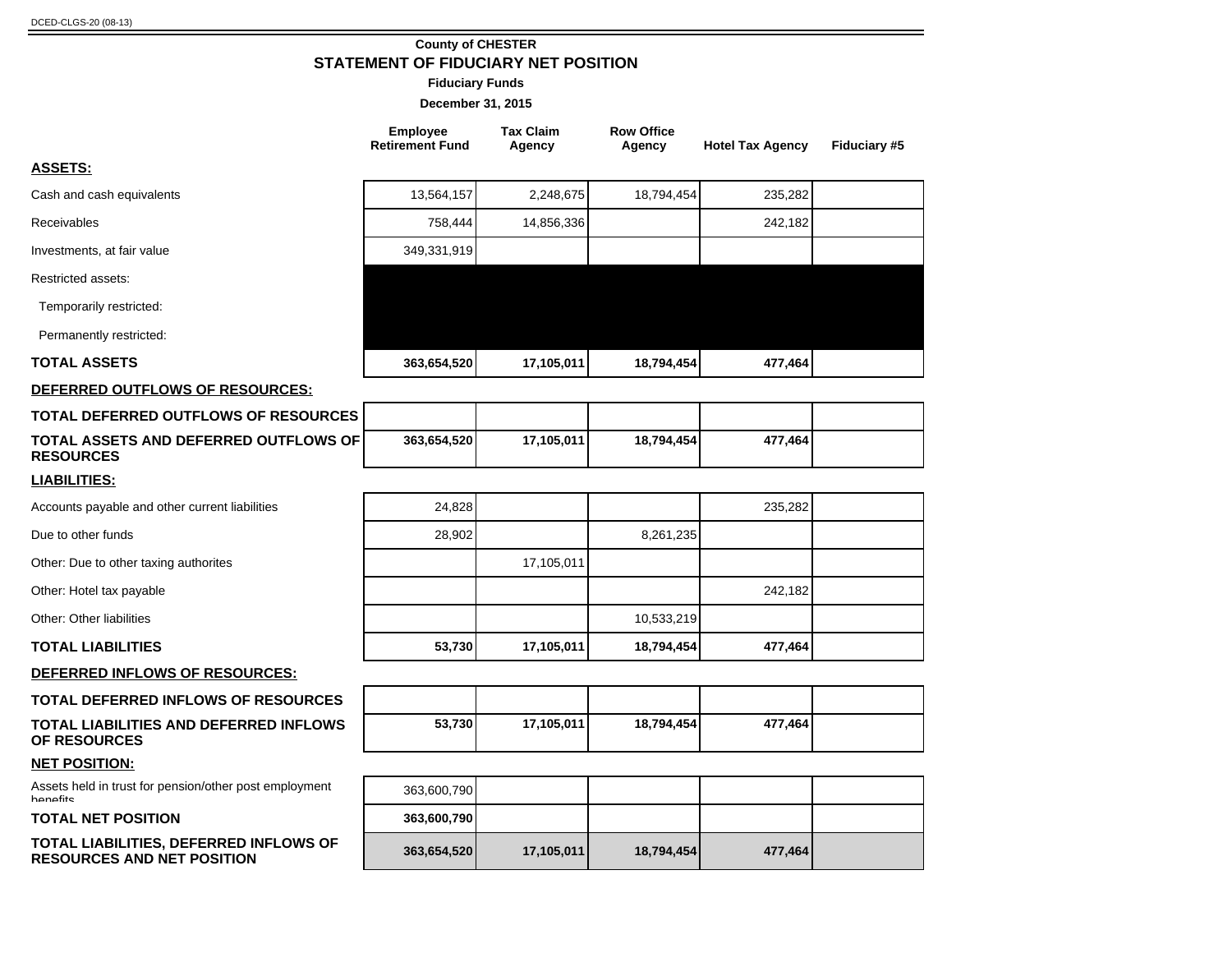### **County of CHESTER STATEMENT OF CHANGES IN FIDUCIARY NET POSITION**

**Fiduciary Funds**

| December 31, 2015 |  |  |
|-------------------|--|--|
|-------------------|--|--|

| Employee<br>Retirement | <b>Tax Claim</b> | <b>Row Office</b> | <b>Hotel Tax</b> |              |
|------------------------|------------------|-------------------|------------------|--------------|
| Fund                   | Agency           | Agency            | Agency           | Fiduciary #5 |

## **ADDITIONS:**

**Contributions** Employer

| Employer                   | 6,025,657  |  |  |
|----------------------------|------------|--|--|
| Plan members               | 7,153,328  |  |  |
| <b>TOTAL CONTRIBUTIONS</b> | 13,178,985 |  |  |

## **INVESTMENT EARNINGS:**

Interest

Net increase/(decrease) in the fair value of **Finance 13,244,327**<br>investments

Other: Dividends

Other: Other

### **TOTAL INVESTMENT EARNINGS -5,794,294**

Less Investment Expenses

| <b>TOTAL ADDITIONS</b> | 6,609,733 |  |
|------------------------|-----------|--|
| <b>DEDUCTIONS:</b>     |           |  |

Benefits

Administrative Expenses

Other: Refund of employee contributions

**TOTAL DEDUCTIONS 21,168,015**

| 2,893,163     |  |  |
|---------------|--|--|
| $-13,244,327$ |  |  |
| 4,505,065     |  |  |
| 51,805        |  |  |
| $-5,794,294$  |  |  |

| $  -$ |  |  |
|-------|--|--|
|       |  |  |



| 21,168,015 |  |  |
|------------|--|--|
| 2,705,577  |  |  |
| 132,597    |  |  |
| 18,329,841 |  |  |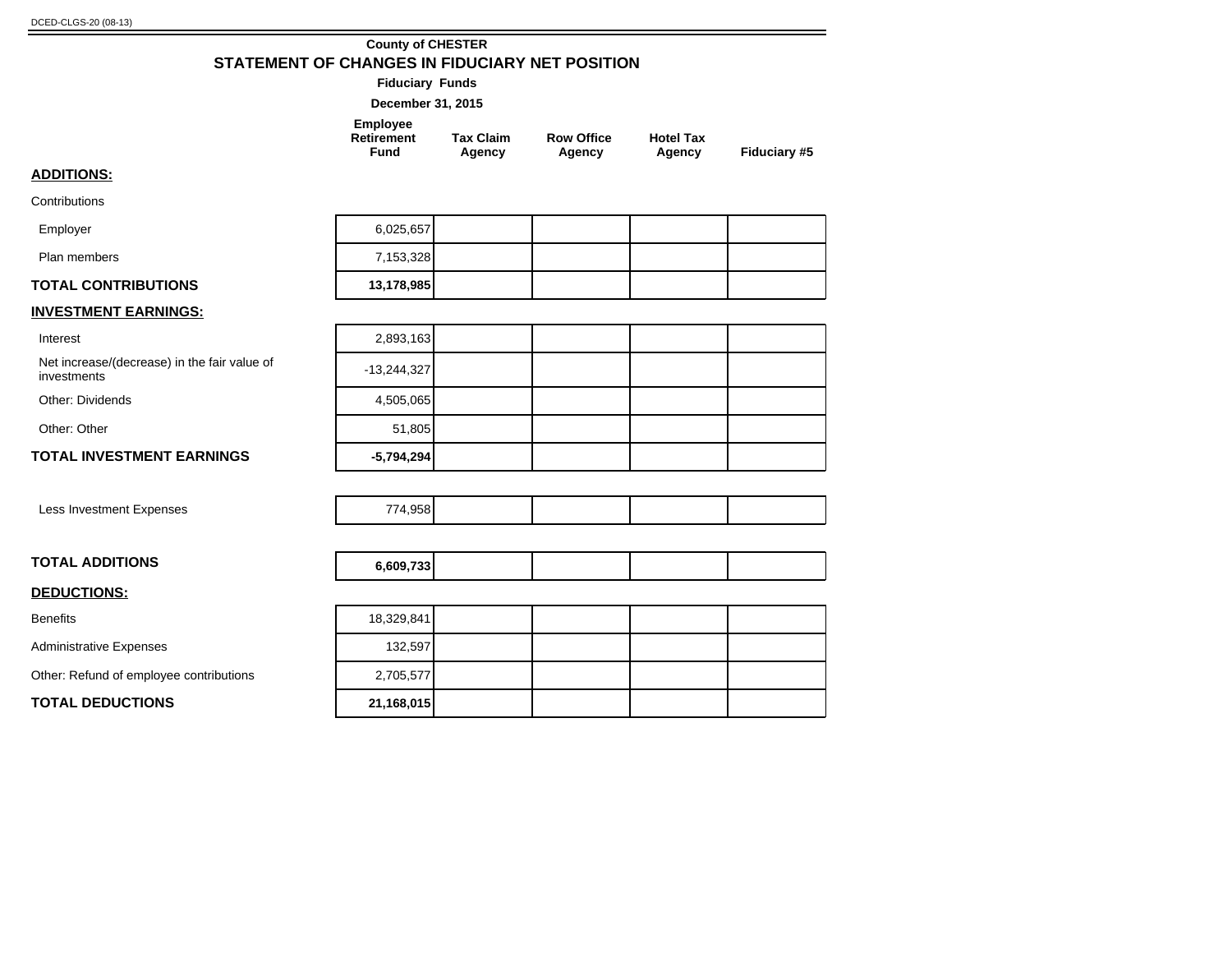| STATEMENT OF CHANGES IN FIDUCIARY NET POSITION | <b>County of CHESTER</b>                            |                            |                             |                            |              |  |  |  |  |
|------------------------------------------------|-----------------------------------------------------|----------------------------|-----------------------------|----------------------------|--------------|--|--|--|--|
| <b>Fiduciary Funds</b>                         |                                                     |                            |                             |                            |              |  |  |  |  |
| December 31, 2015                              |                                                     |                            |                             |                            |              |  |  |  |  |
|                                                | <b>Employee</b><br><b>Retirement</b><br><b>Fund</b> | <b>Tax Claim</b><br>Agency | <b>Row Office</b><br>Agency | <b>Hotel Tax</b><br>Agency | Fiduciary #5 |  |  |  |  |
| <b>CHANGE IN NET POSITION</b>                  | $-14,558,282$                                       |                            |                             |                            |              |  |  |  |  |
|                                                |                                                     |                            |                             |                            |              |  |  |  |  |
| <b>NET POSITION - BEGINNING OF YEAR</b>        | 378,159,072                                         |                            |                             |                            |              |  |  |  |  |
|                                                |                                                     |                            |                             |                            |              |  |  |  |  |
| PRIOR PERIOD ADJUSTMENT                        |                                                     |                            |                             |                            |              |  |  |  |  |
|                                                |                                                     |                            |                             |                            |              |  |  |  |  |
| <b>NET POSITION - END OF YEAR</b>              | 363,600,790                                         |                            |                             |                            |              |  |  |  |  |
|                                                |                                                     |                            |                             |                            |              |  |  |  |  |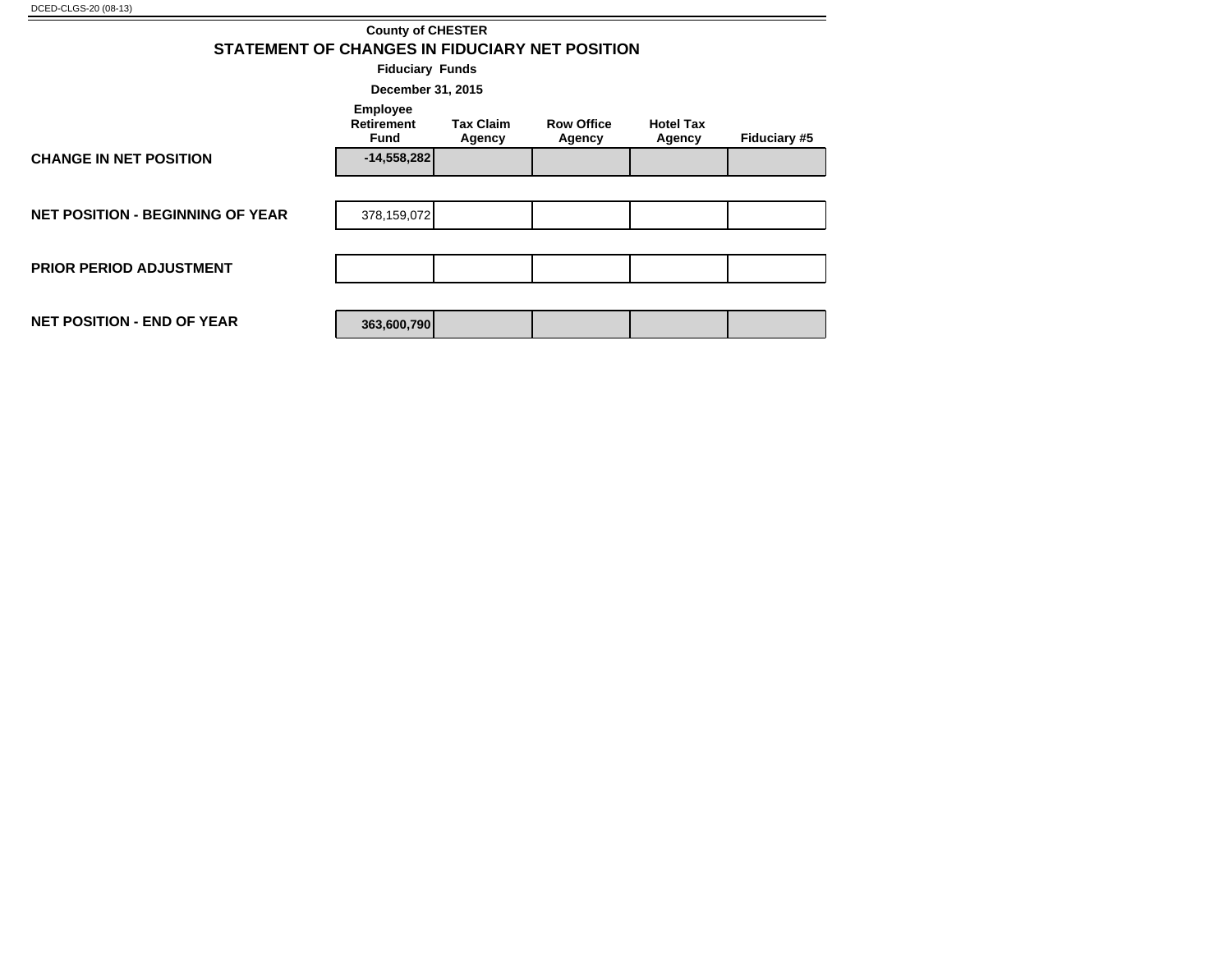### **County of CHESTER**

**December 31, 2015**

#### **DEBT STATEMENT**

#### **OUTSTANDING BONDS AND NOTES**

Listed below are all currently outstanding bond and note issues according to our files, excluding bond issues redeemed or refunded and defeased. Please show the principal payments and make any other necessary<br>corrections

| <b>Purpose</b>                                                    | <b>Bond</b><br><b>Capital Lease</b><br><b>Lease Rental</b><br><b>Note</b> | <b>Issue Year</b><br>(yyyy) | <b>Maturity Year</b><br>(уууу) | Original<br>Amount of<br>Issue | Outstanding<br><b>Beginning of</b><br>Year | Principal<br><b>Incurred This</b><br>Year | <b>Principal Paid</b><br><b>This Year</b> | <b>Current Year</b><br><b>Accretion on</b><br><b>Compound Interest</b><br><b>Bonds</b> | <b>Outstanding at Year</b><br>$End**$ |
|-------------------------------------------------------------------|---------------------------------------------------------------------------|-----------------------------|--------------------------------|--------------------------------|--------------------------------------------|-------------------------------------------|-------------------------------------------|----------------------------------------------------------------------------------------|---------------------------------------|
| <b>General Obligation Bonds and Notes</b>                         |                                                                           |                             |                                |                                |                                            |                                           |                                           |                                                                                        |                                       |
|                                                                   |                                                                           |                             |                                |                                |                                            |                                           |                                           |                                                                                        |                                       |
| To advance refund portions of 2003 and 2005 bonds                 | Bond                                                                      | 2006                        | 2024                           | 88,725,000                     | 845,000                                    |                                           | 415,000                                   |                                                                                        | 430,000                               |
| To refund of 2001, 2003, 2004, 2207 bonds 2007A,<br>B, C, D notes | Bond                                                                      | 2009                        | 2029                           | 118,080,000                    | 105,585,000                                |                                           | 70,000                                    |                                                                                        | 105,515,000                           |
| To refund 2003, 2004, 2005 bonds                                  | Bond                                                                      | 2009                        | 2022                           | 25,265,000                     | 17,665,000                                 |                                           | 4,020,000                                 |                                                                                        | 13,645,000                            |
| To fund open space & agriculture preservation<br>programs         | Bond                                                                      | 2009                        | 2032                           | 40,915,000                     | 40,915,000                                 |                                           |                                           |                                                                                        | 40,915,000                            |
| To refund 2006 note                                               | Bond                                                                      | 2009                        | 2029                           | 55,960,000                     | 52,935,000                                 |                                           | 5,210,000                                 |                                                                                        | 47,725,000                            |
| To advance refund 2007, 2009 bonds                                | Bond                                                                      | 2010                        | 2025                           | 29,425,000                     | 29,405,000                                 |                                           | 5,000                                     |                                                                                        | 29,400,000                            |
| To refund 2001 bond                                               | Bond                                                                      | 2011                        | 2024                           | 8,935,000                      | 8,920,000                                  |                                           | 5,000                                     |                                                                                        | 8,915,000                             |
| To fund 5 year capital plan                                       | Bond                                                                      | 2011                        | 2033                           | 36,525,000                     | 36,510,000                                 |                                           | 5,000                                     |                                                                                        | 36,505,000                            |
| To fund portion 5 year capital plan                               | Bond                                                                      | 2012                        | 2033                           | 37,180,000                     | 37,170,000                                 |                                           | 5,000                                     |                                                                                        | 37,165,000                            |
| To refund 2008 bond                                               | Bond                                                                      | 2013                        | 2018                           | 7,165,000                      | 7,165,000                                  |                                           |                                           |                                                                                        | 7,165,000                             |
| To advance refund 2005 bonds                                      | Bond                                                                      | 2013                        | 2022                           | 27,230,000                     | 24,610,000                                 |                                           | 2,505,000                                 |                                                                                        | 22,105,000                            |
| To advance refund 2007 bonds and to fund 5 year<br>capital plan   | Bond                                                                      | 2014                        | 2034                           | 83,570,000                     | 83,570,000                                 |                                           | 2,855,000                                 |                                                                                        | 80,715,000                            |
| To advance refund portion 2006 bonds                              | Bond                                                                      | 2015                        | 2024                           | 91,105,000                     | 91,105,000                                 |                                           | 2,375,000                                 |                                                                                        | 88,730,000                            |
| <b>Revenue Bonds and Notes</b>                                    |                                                                           |                             |                                |                                |                                            |                                           |                                           |                                                                                        |                                       |
|                                                                   |                                                                           |                             |                                |                                |                                            |                                           |                                           |                                                                                        |                                       |
| <b>Lease Rental Debt</b>                                          |                                                                           |                             |                                |                                |                                            |                                           |                                           |                                                                                        |                                       |
|                                                                   |                                                                           |                             |                                |                                |                                            |                                           |                                           |                                                                                        |                                       |
| Computer leases                                                   | <b>Captial Leases</b>                                                     | 2013                        | 2015                           | 336,444                        | 114,376                                    |                                           | 114,376                                   |                                                                                        | $\mathbf 0$                           |
| Computer leases                                                   | Captial Leases                                                            | 2014                        | 2016                           | 1,277,049                      | 881,117                                    |                                           | 436,197                                   |                                                                                        | 444,920                               |
| Computer leases                                                   | Captial Leases                                                            | 2015                        | 2017                           | 211,496                        | $\overline{0}$                             | 211,496                                   | 69,107                                    |                                                                                        | 142,389                               |
| Other                                                             |                                                                           |                             |                                |                                |                                            |                                           |                                           |                                                                                        |                                       |
|                                                                   |                                                                           |                             |                                |                                |                                            |                                           |                                           |                                                                                        |                                       |
|                                                                   |                                                                           |                             |                                |                                |                                            |                                           |                                           |                                                                                        |                                       |
|                                                                   |                                                                           |                             |                                |                                |                                            |                                           |                                           |                                                                                        | $\mathbf 0$                           |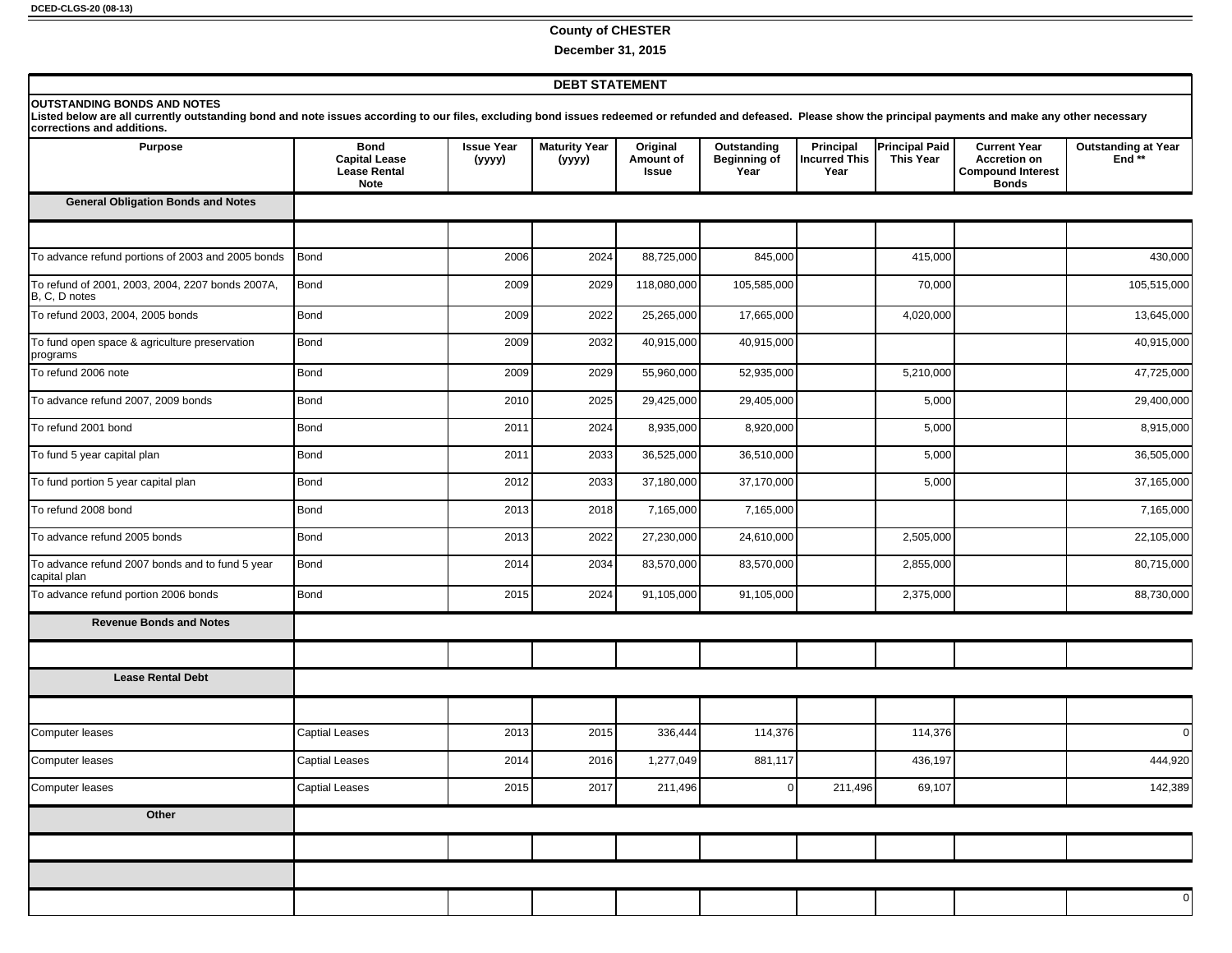#### **County of CHESTER**

**December 31, 2015**

| <b>DEBT STATEMENT</b>                                                                                                                                                                                                                                                                 |                                                             |                             |                                |                                |                                            |                                           |                                    |                                                                                 |                                        |
|---------------------------------------------------------------------------------------------------------------------------------------------------------------------------------------------------------------------------------------------------------------------------------------|-------------------------------------------------------------|-----------------------------|--------------------------------|--------------------------------|--------------------------------------------|-------------------------------------------|------------------------------------|---------------------------------------------------------------------------------|----------------------------------------|
| <b>IOUTSTANDING BONDS AND NOTES</b><br>Listed below are all currently outstanding bond and note issues according to our files, excluding bond issues redeemed or refunded and defeased. Please show the principal payments and make any other necessary<br>corrections and additions. |                                                             |                             |                                |                                |                                            |                                           |                                    |                                                                                 |                                        |
| <b>Purpose</b>                                                                                                                                                                                                                                                                        | Bond<br><b>Capital Lease</b><br><b>Lease Rental</b><br>Note | <b>Issue Year</b><br>(yyyy) | <b>Maturity Year</b><br>(yyyy) | Original<br>Amount of<br>Issue | Outstanding<br><b>Beginning of</b><br>Year | <b>Principal</b><br>Incurred This<br>Year | <b>Principal Paid</b><br>This Year | <b>Current Year</b><br><b>Accretion on</b><br><b>Compound Interest</b><br>Bonds | <b>Outstanding at Year</b><br>End $**$ |
|                                                                                                                                                                                                                                                                                       |                                                             |                             |                                |                                |                                            |                                           |                                    |                                                                                 |                                        |
|                                                                                                                                                                                                                                                                                       |                                                             |                             |                                |                                |                                            |                                           |                                    |                                                                                 |                                        |
| If you have a GAAP basis financial statement with footnotes, please provide the information below.<br><b>Total Debt</b>                                                                                                                                                               |                                                             |                             |                                |                                |                                            | 518,930,000                               |                                    |                                                                                 |                                        |

## **GUARANTEED DEBT SECTION (Optional Information)**

\*Debt that is guaranteed by the County \$0 (aggregate guaranteed debt) of which \$ 0 (if any) is reported above.

\*The aggregate guaranteed debt amount (first line) in the "Optional Information" section should include any amount of debt guaranteed by the county. If providing this information, please include related amounts reported in the "Debt Statement," if any. Do not include debt payments that are incurred and paid off within the same fiscal year or other items, such as workers' compensation, other postemployment benefits, self-insurance, claim liabilities, compensated absences,<br>etc.

| <b>Total Debt</b>                               | 518,930,000 |
|-------------------------------------------------|-------------|
| <b>Capitalized lease obligations</b>            | 587,309     |
| <b>Plus(less) Unamortized Premium(Discount)</b> |             |
| Net debt                                        | 519,517,309 |

\*\* excludes unamortized premium/discount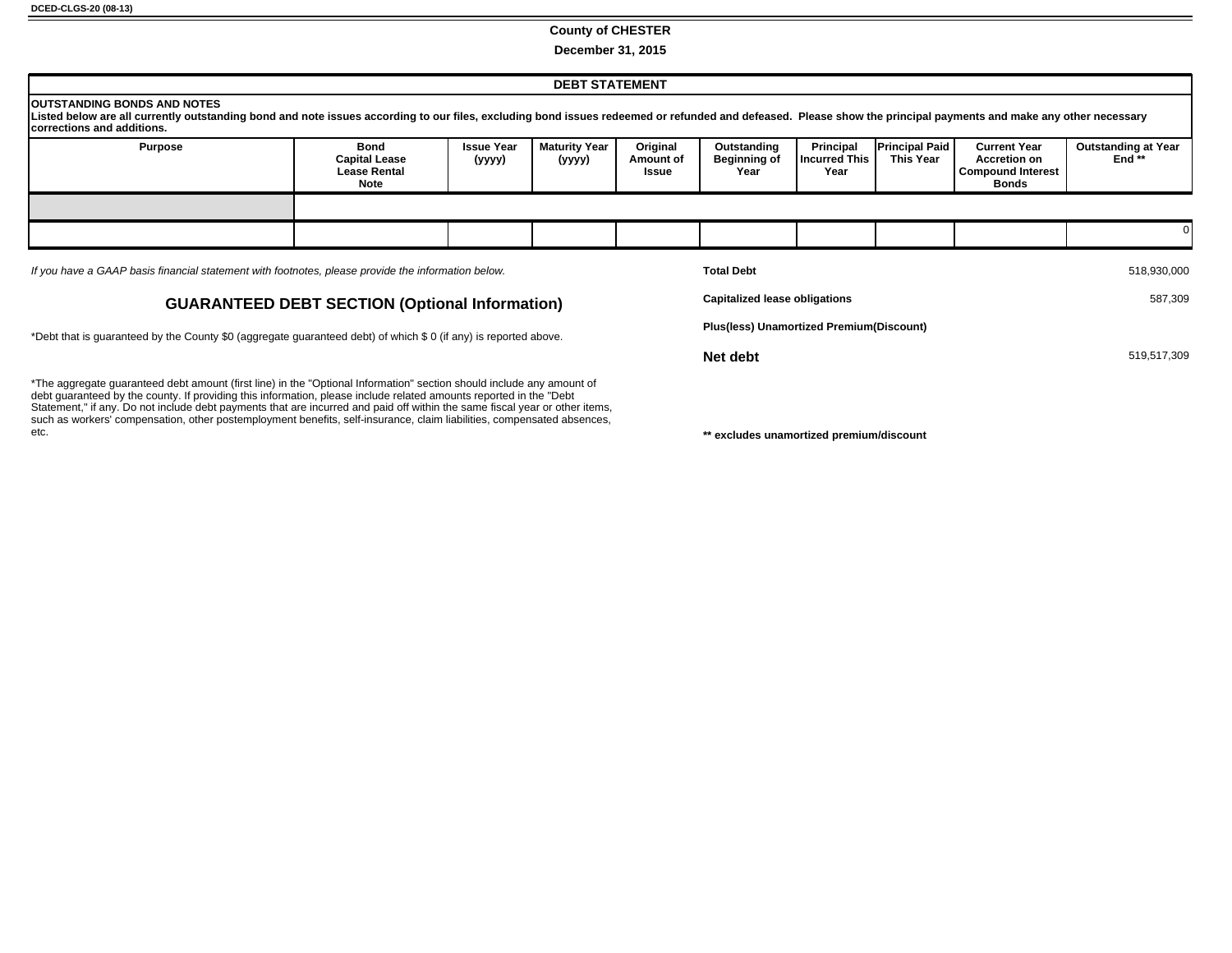## **County of CHESTER STATEMENT OF CAPITAL ADDITIONS**

**December 31, 2015**

**Total** 

| <b>GOVERNMENTAL-TYPE ACTIVITY:</b>  |            |
|-------------------------------------|------------|
| General Government - administrative | 4,987,129  |
| General Government - judicial       | 1,409,874  |
| Public safety                       |            |
| Police                              | 28,920,305 |
| Corrections                         | 4,889,806  |
| Public works                        |            |
| Highways and streets                | 1,026,608  |
| Other: Public Works                 | 875,949    |
| Health and welfare                  | 1,384,587  |
| Culture - recreation                | 1,592,815  |
| Conservation                        | 1,001,768  |
| <b>BUSINESS-TYPE ACTIVITY:</b>      |            |
| Pocopson                            | 2,031,567  |

**TOTAL CAPITAL EXPENDITURES 48,120,408**

## **EMPLOYEE COMPENSATION**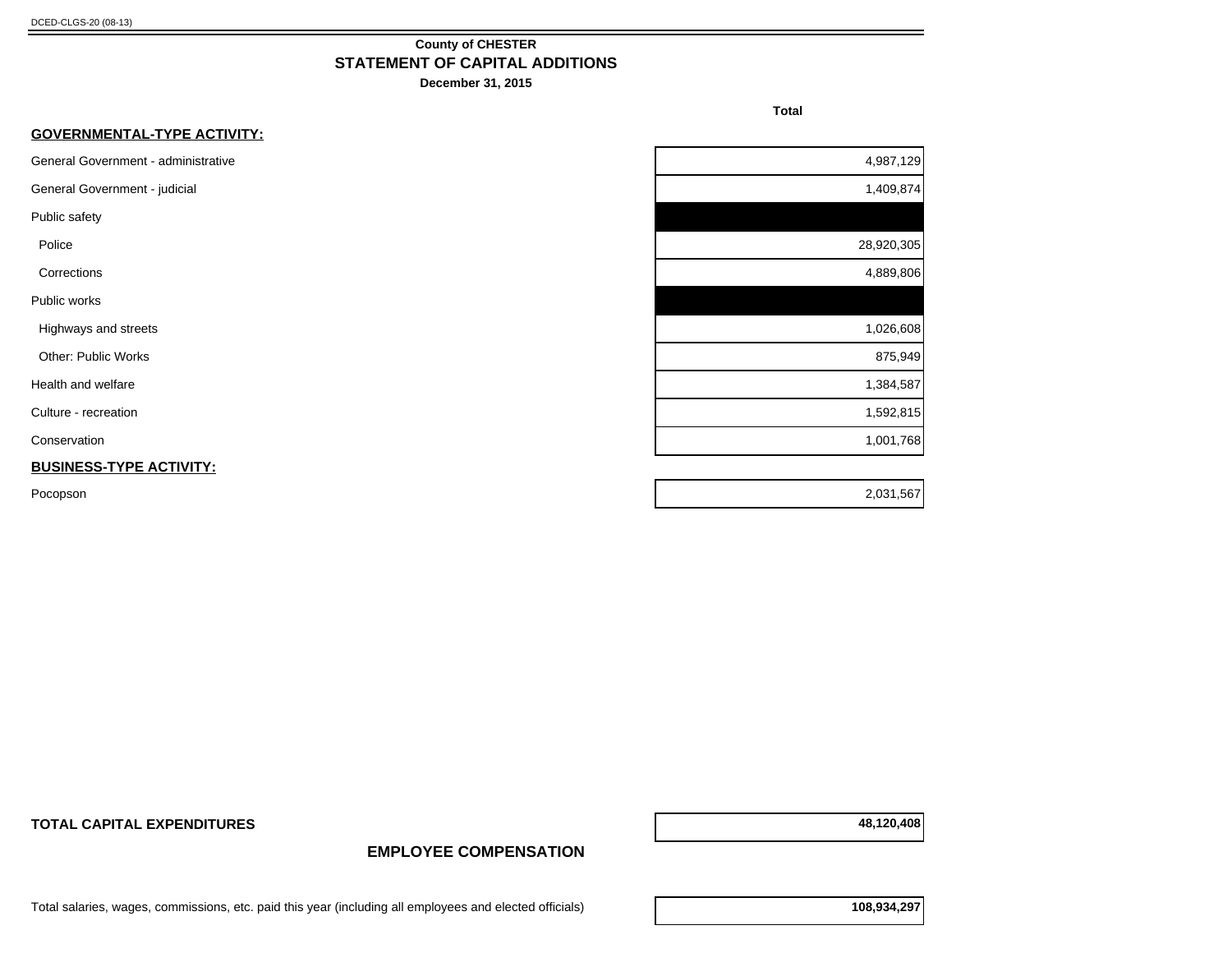

## COUNTY OF CHESTER OFFICE OF THE CONTROLLER

313 WEST MARKET STREET, SUITE 6302, P.O. BOX 2748, WEST CHESTER, PA 19380-0991 FAX: (610) 344-6750 TELEPHONE: (610) 344-6155

NORMAN MACOUEEN **CONTROLLER** 

June 21, 2016

## ELECTED CONTROLLER'S CERTIFIED OPINION

#### To the: **Board of County Commissioners** President Judge of the Court of Common Pleas Secretary of the Department of Community and Economic Development

I, the undersigned, the duly elected and acting Controller of the County of Chester, have audited, adjusted and settled the accounts of the County of Chester for the year ended December 31, 2015. My audit, adjustment, and settlement were made in accordance Act 103 of 2002 rather than with U.S. generally accepted auditing standards.

The County has prepared these financial statements on the basis of accounting consistent with U.S. generally accepted accounting principles; consisting of the accrual basis for the government-wide, proprietary fund and fiduciary fund financial statements and the modified accrual basis for the governmental fund financial statements.

Due to the absence of notes and other disclosures required by U.S. generally accepted accounting principles, these financial statements are not intended to be a complete presentation in accordance with U.S. generally accepted accounting principles.

In my opinion, these financial statements accurately reflect the results of operations and the financial position of the County of Chester for the year ended December 31, 2015.

Signed:

Norman's MacQueen Controller

Commonwealth of Pennsylvania

**County of Chester** 

 $\overline{\phantom{a}}$  SS:

Subscribed and sworn to before me this  $21^{6+}$ day of  $50^{\circ}$   $\sim$  20 $\%$ . (Seal)

Signed: Cathryner Bakes

**COMMONWEALTH OF PENNSYLVANIA** NOTARIAL SEAL Cathryn W. Baker, Notary Public West Chester Boro, Chester County My Commission Expires April 26, 2018 EWBER, PENNSYLVANIA ASSOCIATION OF HOTARIES